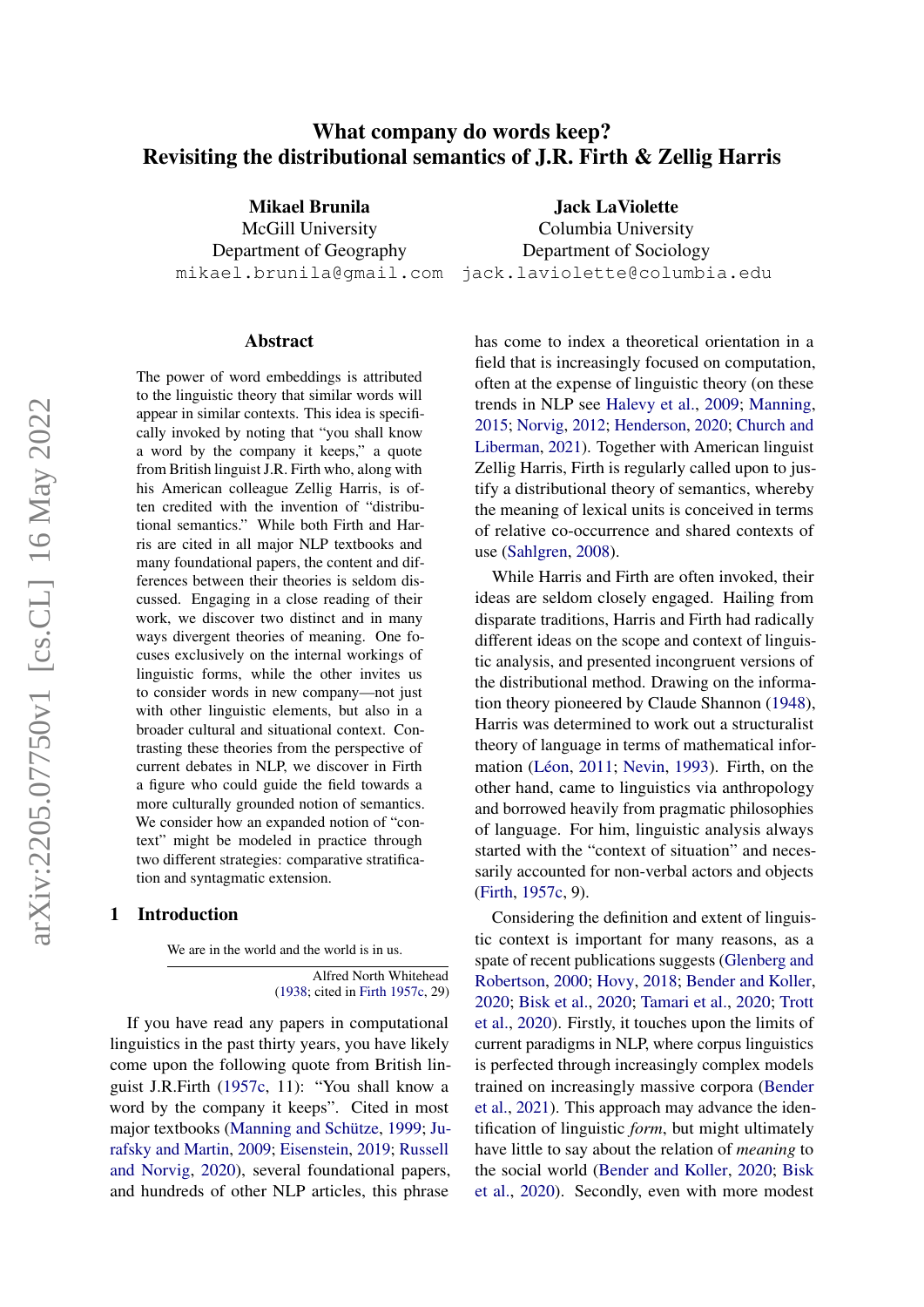ambitions, several NLP applications—e.g., with spatial [\(McKenzie and Adams,](#page-13-5) [2021\)](#page-13-5) or historical [\(Kutuzov et al.,](#page-12-3) [2018\)](#page-12-3) data—require that linguistic patterns be related to other types of structure. Thirdly, from sociological and sociolinguistic perspectives, meaning intrinsically varies as language is used in different settings and indexed to different social categories [\(Labov,](#page-12-4) [1972;](#page-12-4) [Bourdieu,](#page-9-3) [1984;](#page-9-3) [Silverstein,](#page-14-6) [2003;](#page-14-6) [Eckert,](#page-10-2) [2008;](#page-10-2) [Hovy,](#page-12-2) [2018\)](#page-12-2). Finally, without a broader sense of context, NLP and language modeling in particular remains trapped in a paradigm where language is always treated as universal, making invisible both different speech communities (e.g. [Nguyen et al.,](#page-13-6) [2021\)](#page-13-6) and the biases of language (e.g. [Blodgett et al.,](#page-9-4) [2020;](#page-9-4) [Lu](#page-12-5) [et al.,](#page-12-5) [2020;](#page-12-5) [Sap et al.,](#page-14-7) [2020\)](#page-14-7).

After a brief history of distributional semantics, we outline Harris' and Firth's research on distribution and, more broadly, on the scope of linguistic analysis. We look at some of the ways in which NLP has tried to account for broader context within the distributional paradigm. We suggest that existing strategies can be understood in terms of either "comparative stratification" or "syntagmatic extension." We conclude with thoughts on why rereading Harris and, in particular, Firth might aid the field of NLP with its current aporias. If words shall be known by the company they keep, then the question follows: what *kind* of company do they keep? Are they found only alongside linguistic elements, or do they mingle with other types of entities? Or, as Firth himself wrote: "Many different answers could be given to the question 'Distribution of what, where and how?"" [\(Firth,](#page-10-3) [1957a,](#page-10-3) v).

# 2 Background: Distributional Semantics and NLP

Distributional semantics has been an fundamental part of computational linguistics since the beginnings of the field, but in a discontinuous manner encompassing at least two distinct eras. Firstly, during the 1950s and 60s, Harris was integral to the mathematization of linguistics in the US after the Second World War [\(Rubenstein and Goodenough,](#page-14-8) [1965;](#page-14-8) [Léon,](#page-13-7) [2021\)](#page-13-7). Firth was skeptical of efforts to mechanize linguistics, $\frac{1}{1}$  $\frac{1}{1}$  $\frac{1}{1}$  but he nonetheless consulted for some of the early work on machine translation at Cambridge Language Research Group [\(Léon,](#page-13-8) [2007,](#page-13-8) 410), which included Firth's pupil, M.A.K. Halliday [\(Léon,](#page-13-7) [2021,](#page-13-7) 144) and shortly later the NLP pioneer Karen Spärck Jones [\(Léon,](#page-13-7) [2021,](#page-13-7) 89). Naturally, others also contributed to this first wave of distributional thinking, including Shannon [\(1945;](#page-14-9) [1948\)](#page-14-3) with what might be considered one of the first language models, Warren Weaver [\(1952\)](#page-14-10) with an early proposal for distributional semantics, and Martin Joos [\(1950\)](#page-12-6) with a statistical formulation of language as a symbolic system of conditional probabilities.

Secondly, when computational linguistics returned to its "empiricist" roots in probabilistic methods and information theory in the mid-80s and early 90s [\(Norvig](#page-13-2) [2012;](#page-13-2) [Léon](#page-13-7) [2021,](#page-13-7) 141), Firth and Harris accompanied Shannon among the authors who were invoked, in an ACL "Special Issue on Computational Linguistics Using Large Corpora," as foundational figures of a tradition that had been overshadowed for decades by the "rationalism" of characters such as Noam Chomsky and Marvin Minsky [\(Church and Mercer,](#page-10-4) [1993,](#page-10-4) 15). During this "corpus turn," the rapid automation of linguistics was driven by a resumed connection with postwar computational linguistics and information theory [\(Léon,](#page-13-7) [2021,](#page-13-7) 3). However, the 1990s wave of vector semantics papers that used methods like singular-value decomposition (SVD) to produce early "dense vector" models of meaning like LSA [\(Deerwester et al.,](#page-10-5) [1989,](#page-10-5) [1990;](#page-10-6) [Landauer and](#page-12-7) [Dumais,](#page-12-7) [1997\)](#page-12-7) and its derivatives [\(Hofmann,](#page-12-8) [1999;](#page-12-8) [Blei et al.,](#page-9-5) [2002\)](#page-9-5), HAL [\(Burgess,](#page-9-6) [1998\)](#page-9-6), or the models of Schütze [\(Schütze,](#page-14-11) [1992,](#page-14-11) [1993;](#page-14-12) [Schütze](#page-14-13) [and Pedersen,](#page-14-13) [1993\)](#page-14-13) generally did not cite Firth or Harris, although a few papers from that period did [\(Church and Hanks,](#page-10-7) [1989;](#page-10-7) [Hindle,](#page-12-9) [1990\)](#page-12-9). In short, while Firth and Harris were not regularly used as stand-ins for linguistic theory during the 1990s and early 2000s, a general revival of empiricism and distributional approaches to meaning signaled a potential resurgence of interest in their thinking.

During the 2000s, the application of neural networks to language modeling tasks (e.g. [Ben](#page-9-7)[gio et al.,](#page-9-7) [2003\)](#page-9-7) and the development of selfsupervision techniques (e.g. [Raina et al.,](#page-13-9) [2007\)](#page-13-9) set the stage for the word embedding breakthroughs of the early 2010s (e.g. [Mikolov et al.,](#page-13-10) [2013\)](#page-13-10). By the end of the decade, the introduction of attention [\(Graves et al.,](#page-11-7) [2013;](#page-11-7) [Bahdanau et al.,](#page-9-8) [2015\)](#page-9-8) and then of the Transformer model [\(Vaswani et al.,](#page-14-14)

<span id="page-1-0"></span> $1$ <sup>1</sup>He seemed to consider the idea Orwellian [\(Firth,](#page-11-3) [1957b\)](#page-11-3) and repeatedly attacked Norbert Wiener (e.g. [Firth,](#page-11-4) [1968a,](#page-11-4)[c\)](#page-11-5), a pioneer whose work would later be considered foundational for connectionist AI [\(Goodfellow et al.,](#page-11-6) [2016;](#page-11-6) [Russell and](#page-14-1) [Norvig,](#page-14-1) [2020\)](#page-14-1).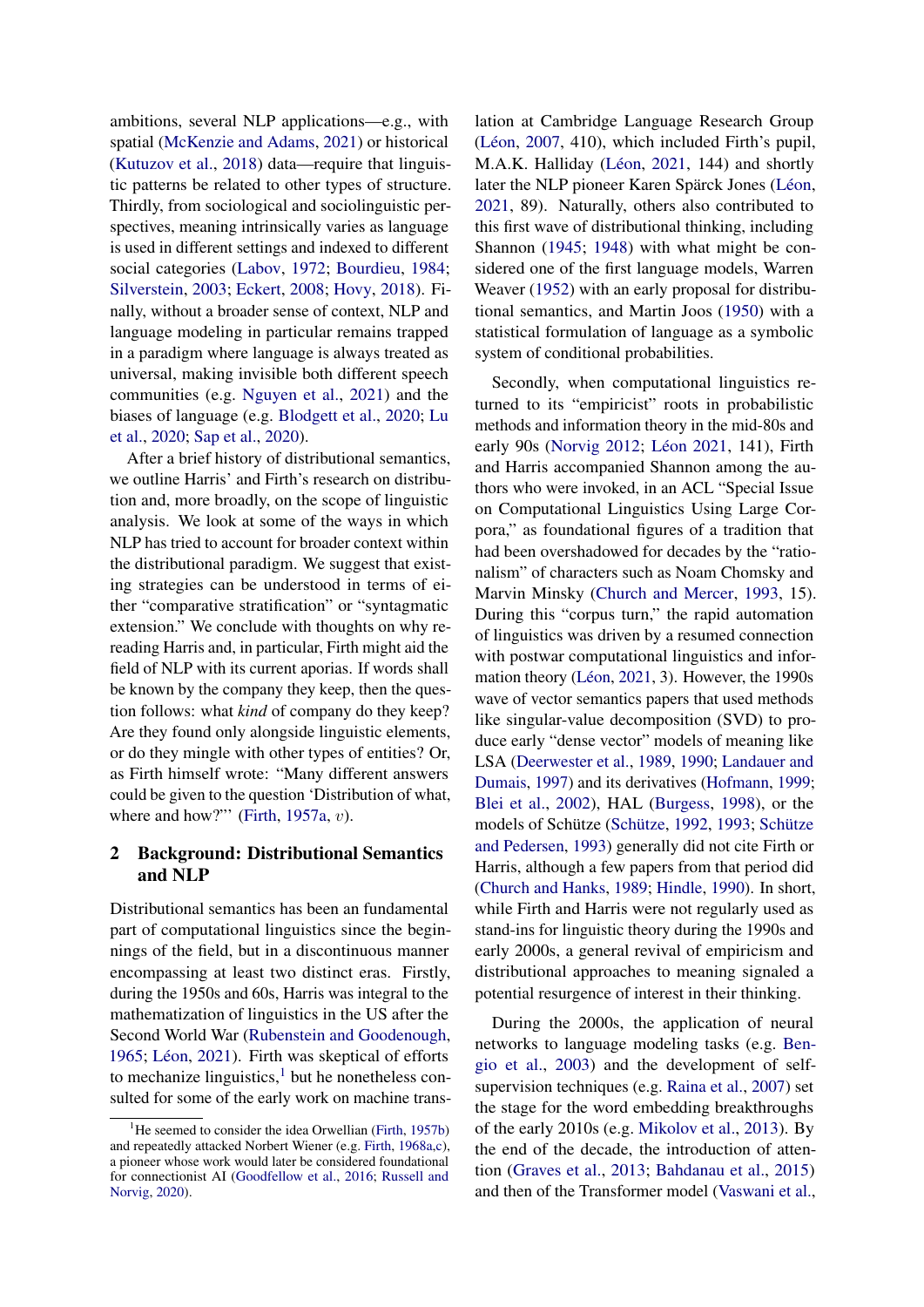[2017\)](#page-14-14) made way for the next breakthrough, the large-language modeling revolution (e.g. [Peters](#page-13-11) [et al.,](#page-13-11) [2018;](#page-13-11) [Devlin et al.,](#page-10-8) [2019;](#page-10-8) [Chowdhery et al.,](#page-10-9) [2022\)](#page-10-9).

Following the introduction of the word2vec model and its powerful but "static" embeddings, Harris in particular was frequently cited [\(Le and](#page-12-10) [Mikolov,](#page-12-10) [2014;](#page-12-10) [Levy and Goldberg,](#page-12-11) [2014;](#page-12-11) [Levy](#page-12-12) [et al.,](#page-12-12) [2015;](#page-12-12) [Bojanowski et al.,](#page-9-9) [2017\)](#page-9-9), often (but not always) along with Firth [\(Bruni et al.,](#page-9-10) [2014;](#page-9-10) [Hamilton et al.,](#page-11-8) [2016;](#page-11-8) [Goldberg,](#page-11-9) [2017;](#page-11-9) [Eisenstein,](#page-10-0) [2019;](#page-10-0) [Jurafsky and Martin,](#page-12-13) [2021\)](#page-12-13). However, despite an explosion of citations [\(Bisk et al.,](#page-9-1) [2020,](#page-9-1) 8719), this interest has not been very engaged. In fact, the canonization of Firth and Harris during this time is paradoxical. On the one hand, it seems that they are invoked to lend theoretical authority to a field that struggles to lift its gaze from the latest state-of-the-art numbers [\(Manning,](#page-13-1) [2015;](#page-13-1) [Bender](#page-9-0) [and Koller,](#page-9-0) [2020\)](#page-9-0). Yet, the unspoken conclusion from the ascent of neural models and the language modeling revolution was that "learning from data made linguistic theories irrelevant" [\(Henderson,](#page-12-1) [2020,](#page-12-1) 6295). In other words, just as NLP seemed to lose interest with linguistic theory, it elevated two pioneering theoreticians to canonical status, but seemingly without engaging closely with their work. In fact, it often seems as if Firth and Harris are referenced in such a cavalier manner that it deflects attention from the field's general lack of engagement with linguistic theory. Meanwhile, Firth and Harris became figures who justify a relatively narrow conception of meaning, one that is predominantly intra-linguistic, without much to say about its usage in social life.

This peculiar story has not been properly told. Though Léon discusses the contrast between Harris and Firth in the context of corpus linguistics [\(2008\)](#page-13-12) and their influence on the history of computational linguistics [\(2021\)](#page-13-7), her work does not address the differences in their distributional theories and conceptions of "context," nor the renewed and paradoxical significance of the two authors for language modeling. In our contribution, we emphasize the gap between the ideas of Firth and Harris as well as the insights a re-reading of their work offers for expanding the scope of computational semantics.

#### 3 Harris's distributional structuralism

Few linguists contributed more to linguistic theory than Zellig Harris (1909–1992), and not just by serving as Noam Chomsky's doctoral advisor. In fact, the two came to share little in common [\(Goldsmith,](#page-11-10) [2005;](#page-11-10) [Nevin,](#page-13-13) [2010\)](#page-13-13). Whereas Chomsky's generative grammar repositioned linguistics as a cognitive science seeking to understand, in so few words, the idealized mental representations and structures enabling language acquisition and production (e.g. [Chomsky,](#page-10-10) [1972\)](#page-10-10), Harris' radically distributional approach to language effectively elevated the natural language corpus as the sole starting point from which linguistic theory could arise [\(Harris,](#page-11-11) [1951,](#page-11-11) 1; [Harris et al.,](#page-12-14) [1988,](#page-12-14) 2–3; [Johnson,](#page-12-15) [2002,](#page-12-15) 143–144).

This theory consisted of a linguistic structure segmentable into a finite set of formal objects characterized by constrained patterns of correspondence with one another [\(Harris,](#page-11-11) [1951,](#page-11-11) [1954,](#page-12-16) [1991\)](#page-12-17). Such patterns of correspondence can be observed only in language-in-use, that is, in natural language corpora. In his foundational paper "Distributional Structure," for example, Harris [\(1954,](#page-12-16) 156–157) provides a purely distributional account of how one might induce the semantic meanings of *oculist*, *eyedoctor*, and *lawyer* from the partial (in the case of *oculist* and *lawyer*) or nearly complete (in the case of *oculist* and *eye-doctor*) overlap in their observed "environments" of use. This approach applies to other levels of linguistic analysis, such as morphophonemics (e.g., [Harris,](#page-12-16) [1954,](#page-12-16) 155). Rather than producing a series of descriptive rules for the distribution of each phoneme, morpheme, or word, greater parsimony was sought by grouping these elements into structurally equivalent classes categorized by their relationships as "operators" and "arguments" in Harris' later work (e.g. [1968;](#page-12-18) [1988;](#page-12-19) [1991\)](#page-12-17)—sharing the same distributional rules, compounding elements in a hierarchical manner.

In this section we draw attention to three aspects of Harris's distributional linguistics: the relationship it posits between meaning and form; assumptions about heterogeneity among speakers of the same dialect; and the concept of sublanguages.

## 3.1 Meaning and form

A result of Harris' vision of a linguistics concerned above all with the structural and probabilistic constraints governing the combination of formal elements—is that the discipline would be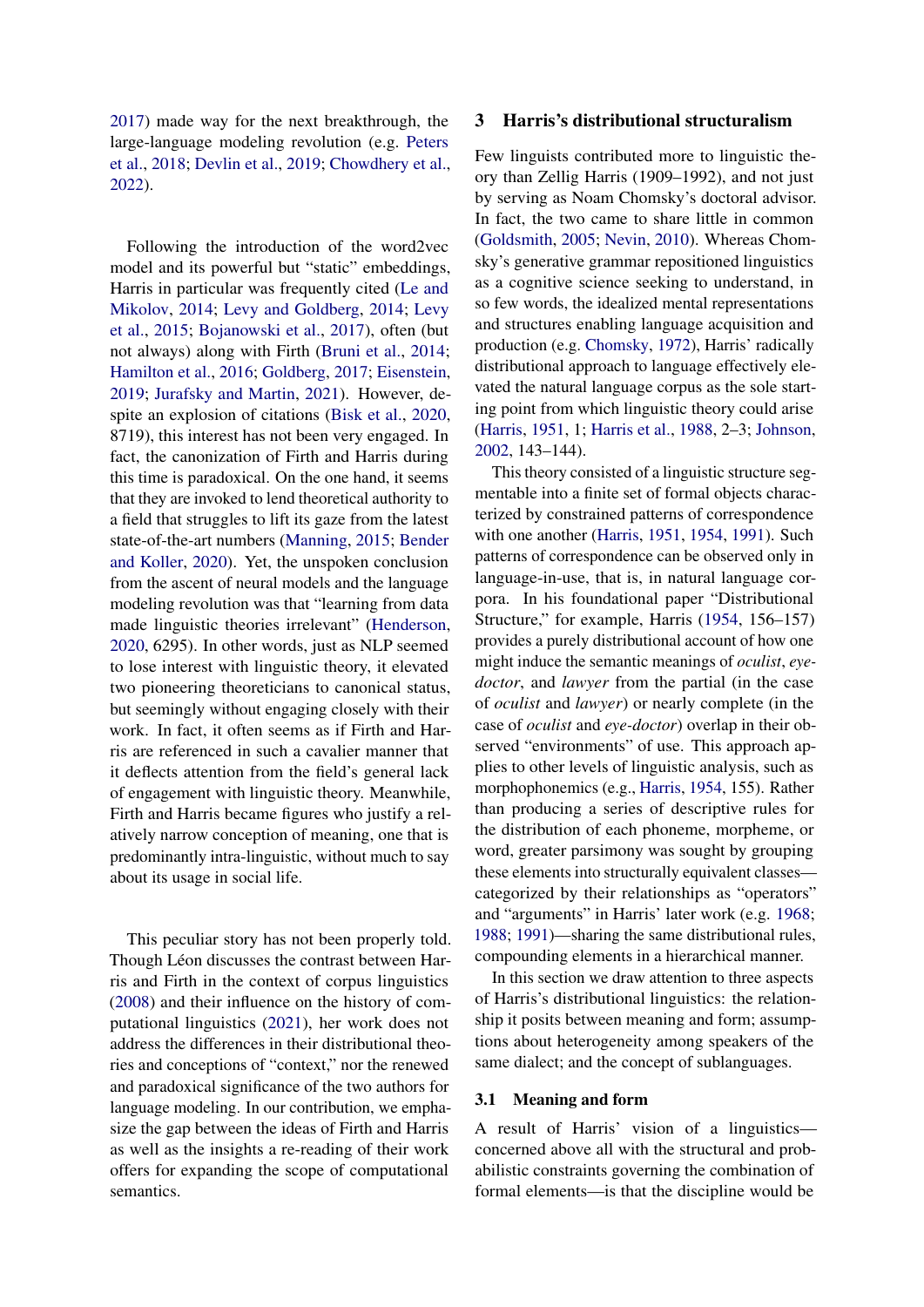fully autonomous, not only from biology and psychology but even from semantics, phonetics, and logic, "complete without intrusion of other features such as history or meaning" [\(Harris](#page-12-16) [1954,](#page-12-16) 146; [Goldsmith](#page-11-10) [2005,](#page-11-10) 7[2](#page-3-0)5–726).<sup>2</sup> Harris's reasoning depended on the particular status he gave to linguistics among all the sciences. Taking language as its object of inquiry, linguistics lacks—unlike other sciences—a *metalanguage* external to language, i.e., to its object of inquiry [\(Harris,](#page-12-17) [1991,](#page-12-17) 4–5; [Nevin,](#page-13-4) [1993,](#page-13-4) 356). Even if some other symbolic system is used, "those symbols will have to be defined ultimately in a natural language" [\(Harris,](#page-12-17) [1991,](#page-12-17) 274), as the surging demand for interpretability and explainability in NLP has made evident (see e.g. [Danilevsky et al.,](#page-10-11) [2020\)](#page-10-11). Language is consequently not a "code" of "forms" that correlate with some meanings outside of it. It has no "one-to-one" conformity "with some independently discoverable structure of meaning" [\(Harris,](#page-12-16) [1954,](#page-12-16) 152). Instead, it is a system related to, but also independent from, thought [\(Harris,](#page-12-17) [1991,](#page-12-17) 383–384; [Nevin,](#page-13-4) [1993,](#page-13-4) 361–363). While all human activity is meaningful, the particular meanings of language are *constituted* by its form, not *correlated* with it [\(Nevin,](#page-13-4) [1993,](#page-13-4) 394). Meaning thus understood is about departures from equiprobability in the distribution of these constraints [\(Harris,](#page-12-17) [1991,](#page-12-17) 23). These departures "define a range of meaning for each morpheme, which includes its meaning in each occurrence". Nonetheless, shared environments do not necessarily imply shared meanings: "bumped into a pole can be said after a minor accident or after a chance meeting with an East European" [\(Harris,](#page-11-11) [1951,](#page-11-11) 191).

The ultimate goal of Harris's linguistic inquiry is to evaluate the efficiency of different grammars and their ability to model the statistical constraints imposed upon the distribution of different linguistic elements [\(Goldsmith,](#page-11-10) [2005,](#page-11-10) 723–725). Harris held that language was a "detached pattern" [\(Harris,](#page-11-12) [1941,](#page-11-12) 295)—information that was public and socially transmissible and hence constitutive of new types of socially shared and conventional meaning [\(Harris,](#page-12-17) [1991,](#page-12-17) 342–345, 377–382; [Nevin,](#page-13-4) [1993,](#page-13-4) 360, 365)—and linguistics could at best discover different incomplete grammars [\(Harris,](#page-12-17) [1991,](#page-12-17) 31– 36). Though linguistics might provide insights about meaning and discourse, or about cultural practices, such findings would not bear directly on linguistics *per se* [\(Goldsmith,](#page-11-10) [2005,](#page-11-10) 725–726). Indeed, while Harris acknowledged that our sense of word meaning is aided by "extra-linguistic situational information," words "beyond the immediate situation" are "on their own" [\(Harris,](#page-12-17) [1991,](#page-12-17) 368). However, Harris's method is not completely detached. Searching for a method to segment speech, he notes that the similarity of elements "reduces ultimately to the similarity of sound segments under repetition," implemented through "the pair test" in which native speakers are asked to discriminate between sound segments [\(Harris,](#page-12-16) [1954,](#page-12-16) 158–159), producing an observational primitive that is "more easily controlled than data on meaning" (e.g. [Har](#page-11-11)[ris,](#page-11-11) [1951,](#page-11-11) 20).

#### 3.2 Variation, or lack thereof

Harris's view of language and linguistics, isolated from the vagaries of social interaction and variation, is obviously difficult to reconcile with a sociolinguistic perspective. As Harris writes in his *Structural Linguistics* [\(1951,](#page-11-11) 9), his approach is meant to describe a homogeneous dialect, which "[i]n most cases...presents no problem, since the whole speech of the person or community shows dialectal consistency." Referencing this passage, sociolinguist and dialectology pioneer William Labov [\(1966/2006,](#page-12-20) 5) argues that "the inconsistency found in most New York City idiolects is so great that the first alternative of Harris is impossible, and the second implausible."<sup>[3](#page-3-1)</sup> In other words, even at the level of the speaker, Harris's idealized, unvarying idiolect does not hold up to empirical scrutiny. Rigorous consideration of factors that Harris would deem extra-linguistic (class, race, interactional roles, etc.) are indeed essential to produce a systematic description of linguistic structure [\(Labov,](#page-12-4) [1972\)](#page-12-4). From the sociolinguistic perspective, Harris's vision of a linguistic science fully isolated from the "intrusion" of non-verbal social life would never obtain the systemicity to which it aspired.

This sociolinguistic critique highlights fundamental limitations of Harris's perspective. Language is viewed primarily through the distributional restrictions imposed by convention, rather than by "stylistic practice" and the ways in which

<span id="page-3-0"></span><sup>&</sup>lt;sup>2</sup>Indeed, as Jacqueline Léon notes (personal communication, April 18, 2022), even calling Harris' approach "semantics" is bit of an oxymoron. We elide a full discussion on the term since "distributional semantics" has become a commonplace phrase in NLP.

<span id="page-3-1"></span><sup>&</sup>lt;sup>3</sup>New York City is not unique in this regard; it was merely the location of Labov's early pathbreaking work.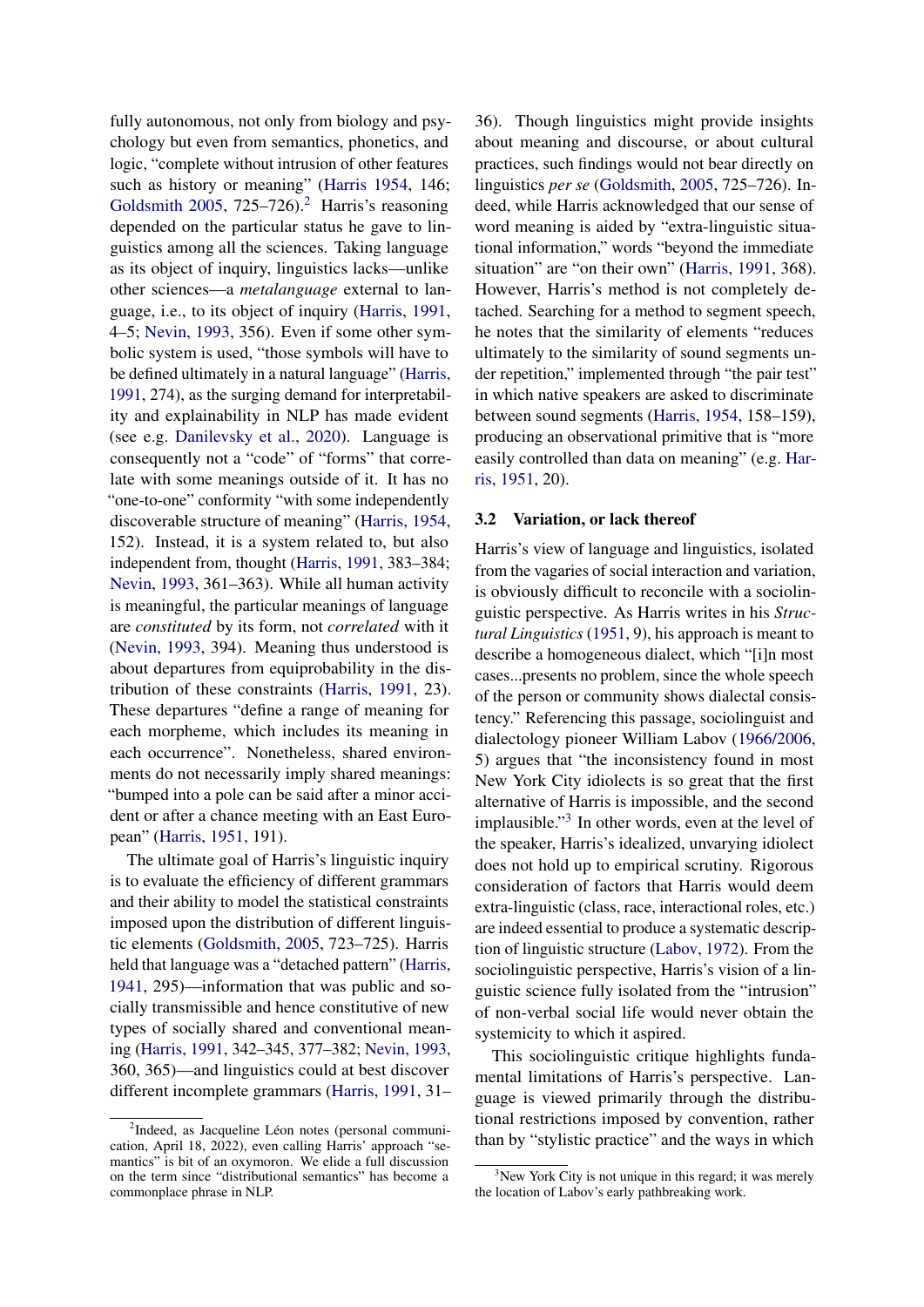speakers "make social-semiotic moves, reinterpreting variables and combining and recombining them in a continual process" [\(Eckert,](#page-10-12) [2012,](#page-10-12) 94). We can study changes in discourse, as Harris himself did in an impressive volume on structures in immunological theory over time [\(Harris et al.,](#page-12-14) [1988\)](#page-12-14), but not how people make those changes, or indeed the way in which it is "the variation itself that is systemic" [\(Deleuze and Guattari,](#page-10-13) [1987,](#page-10-13) 93).

## 3.3 Sublanguages

As noted above, Harris' revival in the 1990s was driven by the new interest in "corpus linguistics" of large corpora, a research paradigm that was partly derived from Harris' notion of "sublanguages" [\(Léon,](#page-13-7) [2021\)](#page-13-7). Harris introduced sublanguages in his book *Mathematical Structures of Language*, defined as "[c]ertain proper subsets of a language [which] may be closed under some or all of the operations defined in the language, and [which] thus constitute a sublanguage of it" [\(Harris,](#page-12-18) [1968,](#page-12-18) 152). A sublanguage is a set of sentences which are a subset of the sentences of the "whole" language. However, the grammatical constraints of the sublanguage are not necessarily those of the whole language; rather, their grammars intersect [\(Harris](#page-12-18) [1968,](#page-12-18) Ch 11; [Kittredge and Lehrberger](#page-12-21) [1982,](#page-12-21) 1). In application the term has come to refer primarily to the grammar and vocabulary unique to or characteristic of a particular professional or scientific field (e.g. [Harris,](#page-12-19) [1988\)](#page-12-19), an influential concept for early information retrieval research [\(Sager,](#page-14-15) [1975,](#page-14-15) [1981\)](#page-14-16).[4](#page-4-0) Harris believed that sublanguages could be neatly identified using the distributional methods of his general linguistic program.

## 4 Firth's contextual semantics

Something similar to the sociolinguistic critique of Harris could be articulated from a different perspective, namely, through the work of J.R. Firth. Firth (1890–1960)—professor of General Linguistics at the University College of London and the first holder of a chair in that subject in Britain independently formulated a distributional theory of lexical semantics. However, unlike Harris, Firth refused to treat meaning separately from pragmatics, and words apart from their broader "context of situation." [\(Robins,](#page-14-17) [1997,](#page-14-17) 205–208)

Firth never published a fully articulated exposition of his general theory of language [\(Robins](#page-14-17) [1997,](#page-14-17) 216; [Thomas](#page-14-18) [2011,](#page-14-18) 180) and today, all of his work is not only out of print but also mostly unavailable online. Not understood by "the contemporary scientism" of American descriptivist linguistics and its pioneers like Harris, Firth was mostly ignored on the other side of the Atlantic [\(Palmer](#page-13-14) [1968,](#page-13-14) 2; [Pandit](#page-13-15) [1970,](#page-13-15) 280). Unlike many of his American contemporaries, Firth did not draw mainly from cognitive psychology and logic—the latter of which Firth thought had "taken the heart out of language" [\(Firth,](#page-10-3) [1957a,](#page-10-3) 186)—but from the work of Polish anthropologist Bronisław Malinowski [\(Robins,](#page-14-17) [1997,](#page-14-17) 211). Here, we focus on the evolution of his thoughts on meaning and collocation, as well as his notions of *context of situation* and *restricted language*.

#### 4.1 Meaning by collocation

To Firth, the purpose of linguistics is to "study meaning in its own terms" [\(Firth](#page-11-13) [1968b,](#page-11-13) 145; [Senis](#page-14-19) [2015,](#page-14-19) 289). The famous phrase about the company that words keep concerned a particular "mode of meaning": "meaning by collocation" [\(Firth,](#page-11-3) [1957b,](#page-11-3) 194). Anticipating vocabulary now ubiquitous in NLP, Firth thought that this level of meaning could be found by examining the "habitual collocations" of words and the "word-material" in which they are "most characteristically embedded" [\(Firth,](#page-11-0) [1957c,](#page-11-0) 11–12). Meaning by collocation was an abstraction of *syntagmatic relations* [\(Oyelaran](#page-13-16) [1967,](#page-13-16) 444) that went beyond "mere juxtaposition," stating instead "an order of *mutual expectancy*" and "mutual prehension" [\(Firth,](#page-11-0) [1957c,](#page-11-0) 12). While mutual expectancy could be understood similarly to Joos's [\(1950\)](#page-12-6) conditional probabilities of occurrence or the concept of Pointwise Mutual Information [\(Fano,](#page-10-14) [1961\)](#page-10-14), the notion of "prehension" originates in the work of philosopher and mathematician Alfred North Whitehead [\(1938,](#page-14-0) [1957;](#page-14-20) see also [Butt](#page-9-11) [2013\)](#page-9-11) and concerns the manner in which one entity grasps another and makes it part of its own experience [\(Christian](#page-10-15) [1959,](#page-10-15) 12; [Bryant](#page-9-12) [2011,](#page-9-12) 136).

Drawing on Whitehead's "modes of thought" [\(1938;](#page-14-0) see also [Butt](#page-9-13) [2001,](#page-9-13) 1812, [Butt](#page-10-16) [2019,](#page-10-16) 28), Firth advocated a type of "polysystemic" linguistic analysis that was interested in different, congruent modes of meaning, whether phonetic, phonological, syntactic, or semantic, but always situated in broader social context [\(Firth](#page-11-0) [1957c,](#page-11-0) 27, 30 ; [Robins](#page-14-17)

<span id="page-4-0"></span><sup>&</sup>lt;sup>4</sup>An important early figure in NLP, Sager received her PhD in Linguistics at the University of Pennsylvania and was directly influenced by Harris's work. See, e.g, Hirschman, Grishman, and Sager [\(1975\)](#page-12-22).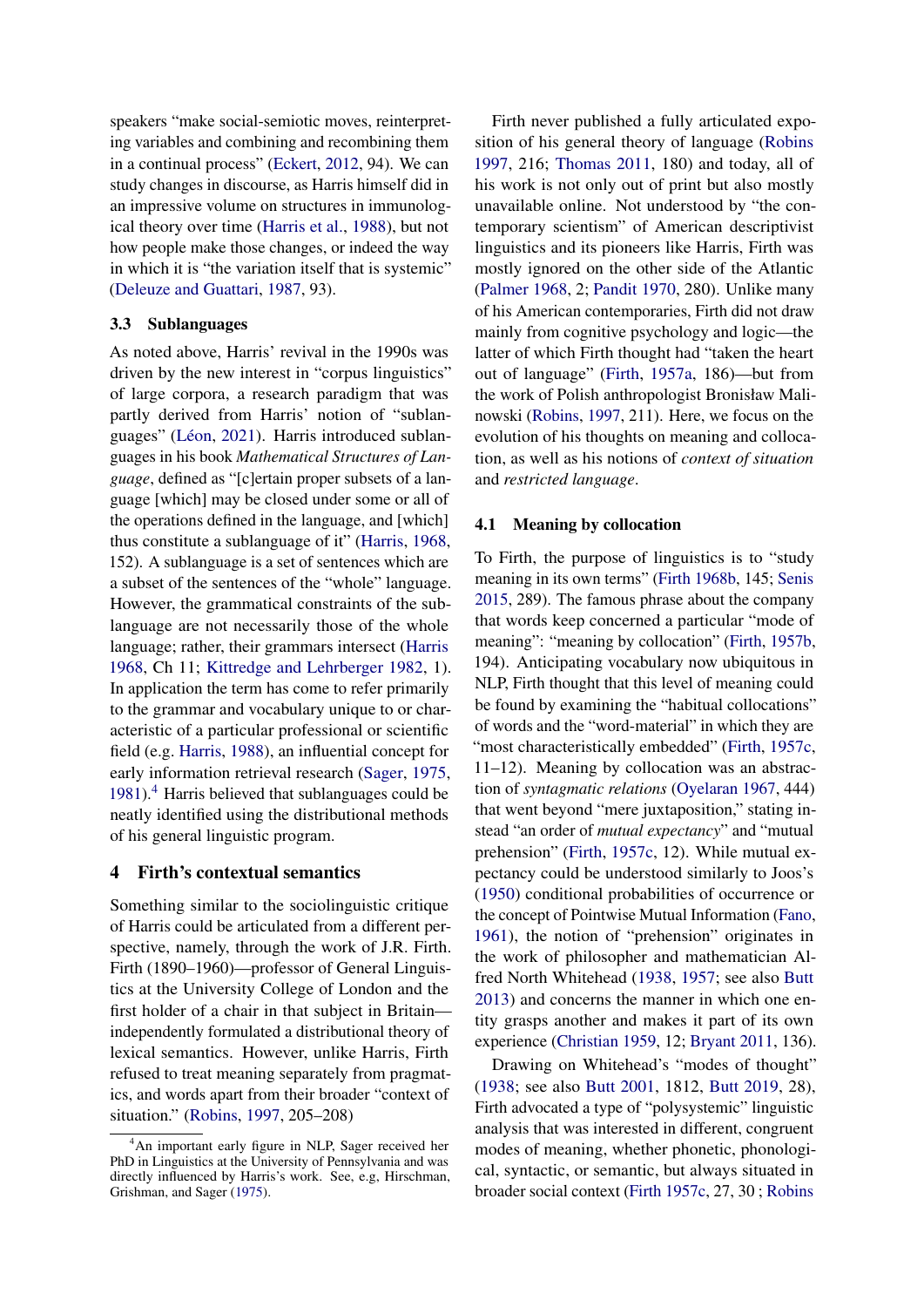[1997,](#page-14-17) 214). In stark contrast to Harris, Firth explicitly rejected any efforts to create "unity in linguistics" [\(Firth,](#page-11-14) [1968d,](#page-11-14) 48) or one system of analysis. Citing the later Wittgenstein [\(1953,](#page-14-21) [Firth](#page-11-0) [1957c,](#page-11-0) 11), Firth was mainly interested in the concrete use of language, reversing the schema of Ferdinand de Saussure [\(1916/2011\)](#page-10-17) in which language (*la langue*) is a system "external to and on a different plane from individual phenonema," including the concrete instances (*la parole*) of language use [\(Firth](#page-10-18) [1949,](#page-10-18) 400; [Firth](#page-10-19) [1950,](#page-10-19) 44–45). While his final ideas matured considerably later, Firth initially articulated his ideas about semantics in two 1935 papers, one on semantics [\(Firth,](#page-10-20) [1935a\)](#page-10-20) and one on phonology [\(Firth,](#page-10-21) [1935b\)](#page-10-21), using the term "contextual distribution" in both. However, Firth [\(1957c,](#page-11-0) 18) ultimately disavowed this initial distributional theory—which was not too dissimilar from Harris's—as "useful" but inadequate to act as the "main principle" in a theory "of structures involving the statement of the values of the elements of structure by reference to systems."

By distinguishing between system (syntagm) and structure (paradigm), Firth wanted to highlight two operational principles necessary for meaning by collocation: 1) substitution within "the same level of abstraction," and 2) commutation across different levels [\(Robins,](#page-13-17) [1953,](#page-13-17) 140). Only substitution that does not produce commutation in a sequence, indicates similarity of value or function [\(Firth](#page-11-0) [1957c,](#page-11-0) 5; [Firth](#page-11-5) [1968c,](#page-11-5)  $23$ )<sup>[5](#page-5-0)</sup>. Two words are only substitutable—and hence similar in function and meaning—if their values do not commute across a particular sentence. Substitutability, then, does not equal synonymy. Take, for example, the following two phrases containing a) prepositional and b) adverbial uses of the word "by":

- (a) They go by night.
- (b) They go by night after night.

Now, "by" could be replaced by the word "past" without commuting the meaning of the other words in (b). However, replacing "by" with "past" would commute with the rest of (a) in an impossible way [\(Firth,](#page-11-5) [1968c,](#page-11-5) 23–24). This demonstrates how substitution concerns the relationship between "by" and "past" as two elements at the same level of analysis—i.e., lexical units—but in order to account for commutation, we need to look beyond

this level to other levels of abstraction.<sup>[6](#page-5-1)</sup>

Firth's conception of collocation and his frequent nods to Whitehead were part of his "monistic" approach that rejected the division between mind and body [\(Firth](#page-11-0) [1957c,](#page-11-0) 2; [Palmer](#page-13-14) [1968,](#page-13-14) 5) and all the other dualities—language and thought, word and idea, signifier and signified, expression and content [\(Firth,](#page-10-22) [1951,](#page-10-22) 86)—that characterized the structuralist linguistics of his time. He similarly rejected any notion of linguistics as "a *theory of universals* for *general linguistic description*" [\(Firth,](#page-11-0) [1957c,](#page-11-0) 21). Anticipating contemporary concerns about language diversity in NLP (e.g. [Bender,](#page-9-15) [2019\)](#page-9-15), Firth called for the Western scholar to "de-Europeanize himself" and the English scholar, due to the universal use of his language, to "de-Anglicize himself" [\(Firth](#page-11-4) [1968a,](#page-11-4) 96; [Senis](#page-14-19) [2015,](#page-14-19) 274).

#### 4.2 Context and connection

Diverging from structuralist linguistics, Firth suggested that a text should always be given a "renewal of connection with experience" [\(Firth,](#page-11-0) [1957c,](#page-11-0) 29). This notion of meaning was influenced by Malinowski, for whom Firth worked as an assistant early in his career [\(Plug,](#page-13-18) [2008,](#page-13-18) 346) and from whom he borrowed the notion of "context of situation" [\(Firth](#page-10-20) [1935a,](#page-10-20) [Robins](#page-14-17) [1997,](#page-14-17) 211). In Malinwoski's view, meaning was more than just a dyadic relationship between a word and its referent, "a multidimensional and functional set of relations between the word in its sentence and the context of its occurrence" [\(Robins,](#page-14-22) [1971,](#page-14-22) 35). However, while Malinowski's view on meaning was entirely functional and hyper-local, Firth employed the notion of "context of situation" as a necessary abstraction, not as a shorthand for things in themselves [\(Firth](#page-10-19) [1950,](#page-10-19) 43, [Palmer](#page-13-14) [1968,](#page-13-14) 6). Context of situation is derived from an analytical choice, "a set of categories in ordered relations abstracted from the life of man in the flux of events, from personality in society," [\(Firth,](#page-11-0) [1957c,](#page-11-0) 30) prehending something of importance and bracketing the rest. It is, then, not necessarily about restricting the meaning of every utterance to a specific time and place, but about defining "an abstract set of semantically relevant categories, abstracted from multitudes of actual situations, to which unique particulars could be re-

<span id="page-5-0"></span><sup>&</sup>lt;sup>5</sup>For further details, see examples provided by Bursill-Hall [\(1960\)](#page-9-14).

<span id="page-5-1"></span> ${}^{6}$ A useful analogy might be the way in which BERT handles different aspects of language at different layers of the model [\(Tenney et al.,](#page-14-23) [2019,](#page-14-23) e.g.). However, no matter how large, a language model like BERT does not account for the context of situation.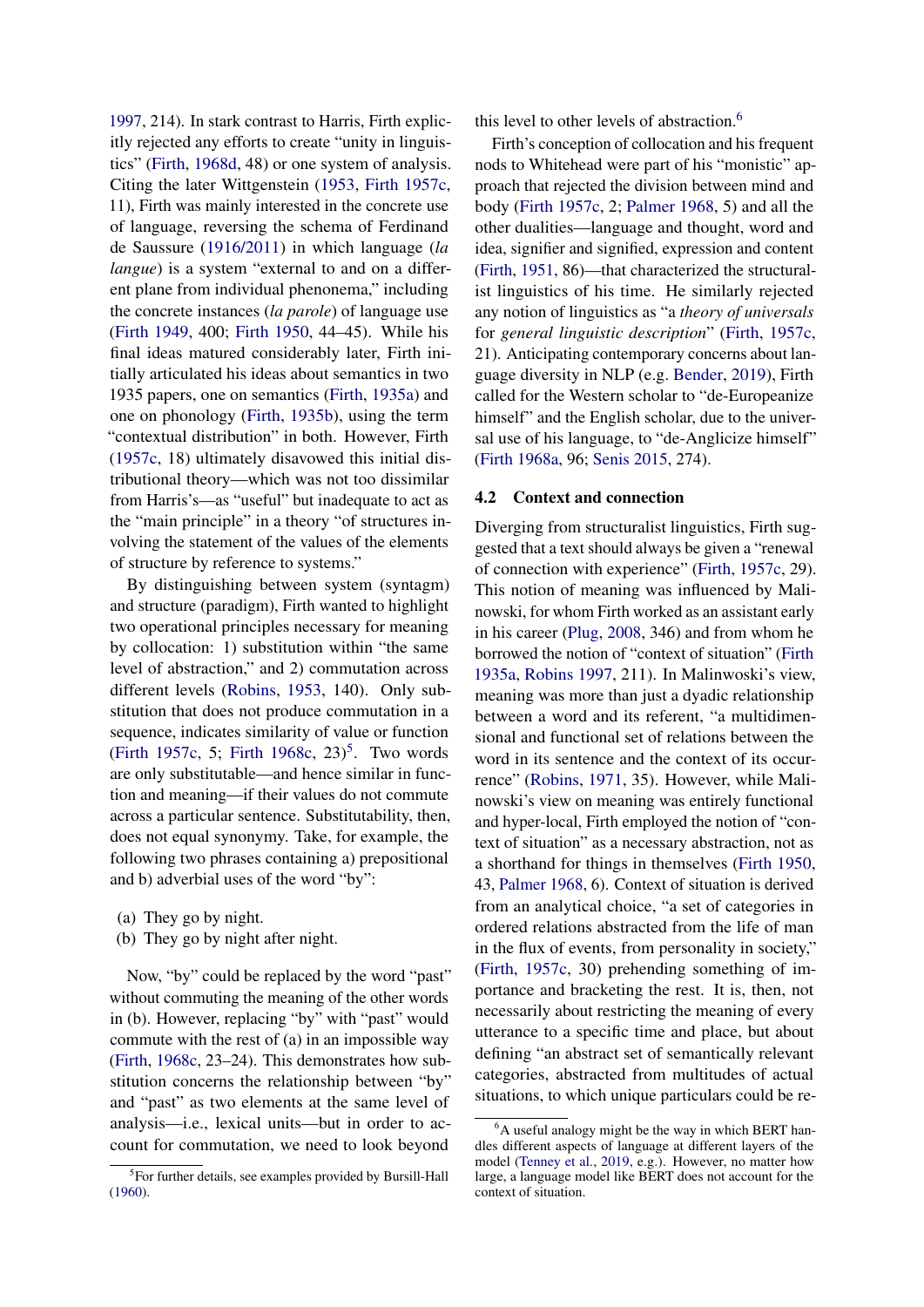ferred." [\(Robins,](#page-14-22) [1971,](#page-14-22) 41–42) Firth called for the linguist to focus on "attested language text duly recorded", accounting for a text's associated context of situation *and* its interior relations. [\(Firth,](#page-11-0) [1957c,](#page-11-0) 29–30)

Firth was famously opaque with the exact operationalization of his concepts, including context of situation, but he did provide a detailed list of the different contextual elements that a linguist should bring into relation during analysis [\(Firth,](#page-10-19) [1950,](#page-10-19) 43). These include the relevant features of participants (persons, personalities); their verbal and non-verbal actions; the relevant objects; and the effects of verbal action.

During Firth's lifetime, the most thorough work that put his notion of context of situation to work was an ethnographic study by his student T.F. Mitchell in former Cyreneica (today Libya) on the language of buying and selling at the local markets of different cities and villages in the region. For Mitchell [\(1957,](#page-13-19) 32–33), contexts that might "correlate" with particular types of text included: the spatio-temporal situation of persons in the context; the activities of participants; the attitudes of the participants; their "personalities" such as specific trade of profession, geographical and class origins, educational standard, inter-relationship, and so on.

It is worth noting that both Mitchell and M.A.K. Halliday—Firth's student who synthesized much of his theory—used words such as "correlation," "inference," and "prediction" to describe the relationship between a text and its situational context, implying that a statistical extension of their approaches would not be completely unreasonable. In fact, Halliday himself suggested as much, when he in the early 1990s made efforts to bridge his branch of linguistics with the nascent field of corpus linguistics [\(Halliday,](#page-11-15) [1991\)](#page-11-15).

In conclusion: Firth's famous quote itself refers to collocation, while his notion of "context" implies something much broader, "the whole conceptual meaning" [\(Firth,](#page-11-0) [1957c,](#page-11-0) 11). Context is the ground against which the figure of the text must be understood, no matter (per Harris) how "detached" its pattern might be (e.g. [Auer,](#page-9-16) [1996\)](#page-9-16). Without context, collocation captures only one narrow "mode of meaning."

#### 4.3 Restricted languages

Like Harris, Firth's revival in connection with 1990s corpus linguistics was related to his attempts to respond to practical needs of empirical research. Expanding upon his functional understanding of language, Firth developed his notion of "restricted languages" in the 1950s [\(Léon](#page-13-8) [2007,](#page-13-8) 7). In a posthumously published essay, he describes social actors as "collect[ing] a varied repertory of interlocking roles" corresponding to a "constellation of restricted languages" [\(Firth,](#page-11-16) [1968e,](#page-11-16) 207). As people shift between locally contextualized roles, they draw upon their "repertory" of restricted languages with specialized vocabulary and discursive styles that both reflect and constitute these contexts. Thus one might speak of a "restricted language of science, sport, defense, industry, aviation, military services, commerce, law and civil administration, politics, literature, etc." [\(Léon,](#page-13-12) [2008,](#page-13-12) 261). As such, the concept of restricted language is now generally seen as a precursor to the concept of "register," which was taken up by subsequent sociolinguists and linguistic anthropologists (e.g. [Halliday,](#page-11-17) [1968;](#page-11-17) [Gumperz and Hymes,](#page-11-18) [1972;](#page-11-18) [Agha,](#page-9-17) [2005\)](#page-9-17).

In proposing restricted languages as the proper object of descriptive linguistic analysis, Firth was making a broader theoretical point against, on the one hand, "the monosystemic view of language" of neo-Bloomfieldians like Harris and "pointless discussions on metalanguage" on the other, for metalanguage could be reanalyzed as a "restricted language of linguistics" itself [\(Léon,](#page-13-8) [2007,](#page-13-8) 9). Simply put, a descriptive linguistics which privileges restricted languages also necessarily privileges contexts of situation as an essential dimension of variation that allows social meaning to inhere in language.

#### 5 Discussion: Words in mixed company

Often cited, together or separately, to justify a distributional appraoch to semantics, Firth and Harris nonetheless offer differing views on language and meaning. Harris offers us a rigorous formalism that treats language as a "detached pattern" not a "code", but a particular system of meaning. Firth, by comparison, left a much more scattered legacy that was only systematized by his students. Firth and Harris shared a concern about the lack of an external metalanguage of linguistics, but drew different conclusions from it. If Harris responded to this conundrum by creating one hierarchically organized system without intrusion from extra-linguistic factors, Firth called for an investigation of language as a "spectrum" [\(Firth,](#page-10-22) [1951,](#page-10-22)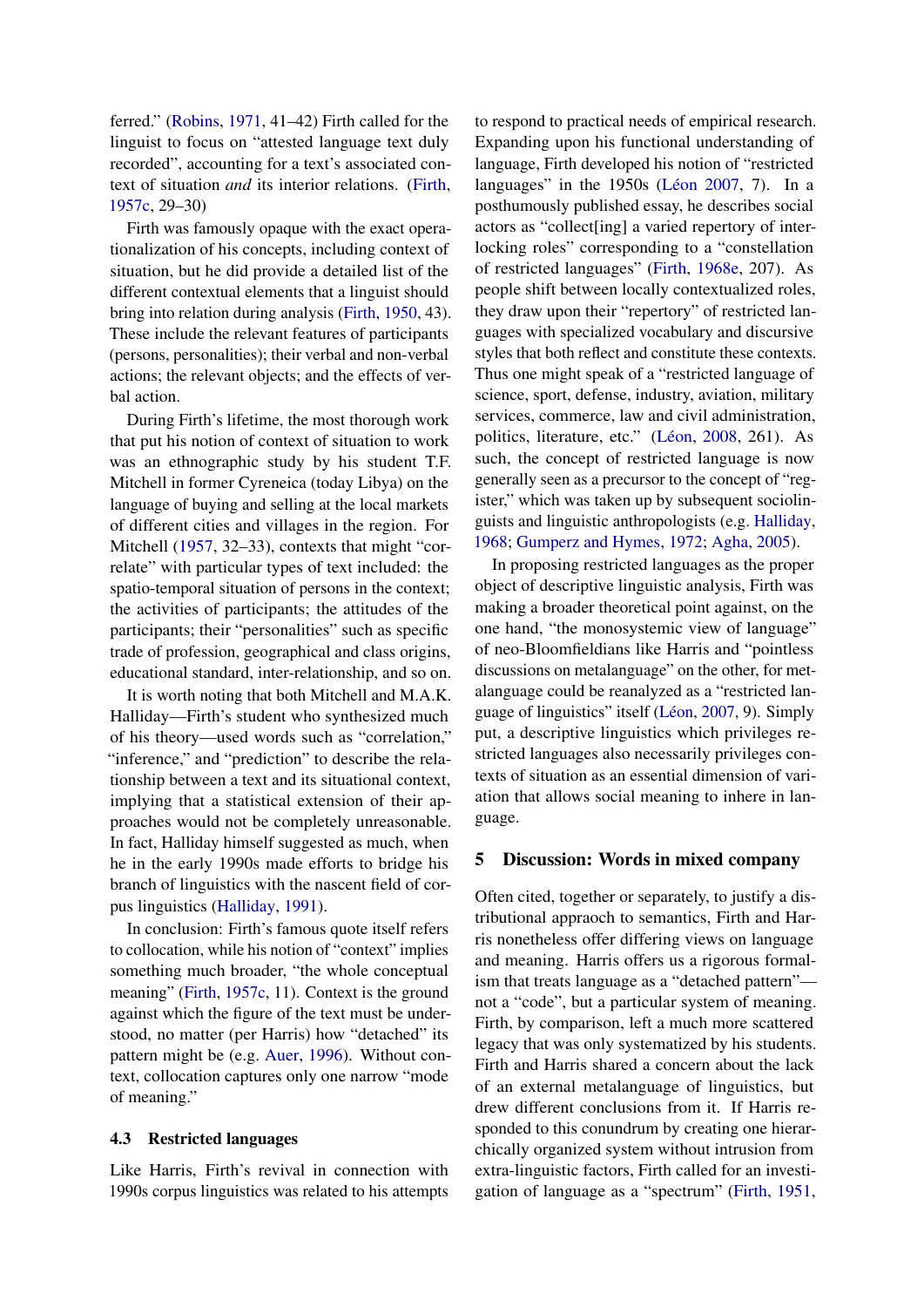76) with different modes of meaning that had to be addressed through multiple levels of analysis starting with the context of situation and proceeding from there to decide which other levels are relevant [\(Firth,](#page-10-19) [1950,](#page-10-19) 44). Firth's distributional theory has been described unfavourably as based on frequent co-occurrence, in contrast to the recursive dependencies developed by Harris [\(Habert](#page-11-19) [and Zweigenbaum,](#page-11-19) [2002,](#page-11-19) 205). For Harris, the meaning of a word depends on its set (e.g. [Harris,](#page-12-17) [1991,](#page-12-17) 17) such that, for example, the words "divide" and "multiply" operate on the word "cell" (and vice versa) in the same way, producing essentially the same meaning [\(Harris](#page-12-19) [1988,](#page-12-19) 62). However, Firth's final method of substitution and commutation also establishes complex, multidimensional criteria for distributional contrast as well as a framework for understanding polysemy. Though less formalized and less obviously recursive than Harris', Firth's approach can, arguably, also be read as treating linguistic elements as operators and arguments defined by their sets in a complex hierarchy [\(Firth,](#page-10-19) [1950,](#page-10-19) 44; [Firth,](#page-10-22) [1951,](#page-10-22) 76 "at a series of congruent levels" [\(Firth,](#page-11-0) [1957c,](#page-11-0) 29–30) with different "bands of abstraction" [\(Firth,](#page-11-14) [1968d,](#page-11-14) 49), *including* the extra-linguistic context of situation. Harris and Firth both understand any linguistic analysis as incomplete, for Harris always a pursuit of the least description" [\(Harris,](#page-12-19) [1988,](#page-12-19) 3)—i.e., best "grammar" or model—for Firth always grounded in the social construction of facts, without any possibility of "complete axiomatization" [\(Firth,](#page-11-14) [1968d,](#page-11-14) 44–45).

From the perspective of empirical work, especially decades after their time, Firth and Harris also share similarities. Both rejected the mentalism that was so prevalent during their time. They were both revived as empiricist originators during the rise of statistical learning in the 1990s, and their respective work on restricted languages and sublanguages largely conflated in service of the practical concerns of corpus linguistics [\(Léon,](#page-13-12) [2008\)](#page-13-12). Their theories both included in what we might call a "reality principle," a final arbiter of meaning outside of form: the pair test for Harris, the context of situation for Firth. The former grounds linguistics in the smallest possible unit of analysis as understood by the native speaker, the latter in social actions and objects.

In light of recent calls to extend the "world scope" [\(Bisk et al.,](#page-9-1) [2020\)](#page-9-1) of NLP and to move towards pragmatic notions of meaning, it might make sense

to balance Harris's formalism and Firth's pluralism. Though Firth warned us against overextending linguistics, he was generous with the company that words could keep. They mingled with each other, but also with events, objects, people, and indexical features such as time and space. And if NLP is ready to move beyond the corpus, then even Harris might acknowledge that when modeling language in "the immediate situation"—whether in online interactions or face-to-face communication—words are *not* on their own, that to judge the meaning of a combination of words, we can summon "the aid of some of the extra-linguistic situational information" [\(Harris,](#page-12-17) [1991,](#page-12-17) 368). In the following subsections, we consider two ways in which NLP is already doing this, in order to highlight some already existing strategies for broader contextualization. We call these strategies "comparative stratification" and "syntagmatic extension."

#### 5.1 Comparative stratification

Corpus linguistics emerges from the question of what kind of company words keep, depending on their context. The issue of context was motivated by the introduction of corpus linguistics both for students of Firth—who considered restricted languages as a way of handling context—and for Harris's sublanguages, which were "contextually situated and suitable for being processed automatically" [\(Léon,](#page-13-7) [2021,](#page-13-7) 149–150). However, beyond just studying the restricted corpus, we might also consider the ways in which large datasets can be "stratified," systematically dividing them into subcorpora that are studied in relation to each other. Here, the company that words keep among each other is *limited* for analytical purposes, but in a manner that implies a relationship between that "company" and situational context.

Diachronic embeddings are especially representative of this approach. By stratifying timestamped data into a number of intervals, training separate models for each and then aligning the embeddings using either "second-order embeddings" or methods such as linear transformations [\(Kutuzov et al.,](#page-12-3) [2018\)](#page-12-3), the analyst can effectively represent a temporal "context of situation." This approach works with both static [\(Hamilton et al.,](#page-11-8) [2016\)](#page-11-8) and contextual embeddings [\(Martinc et al.,](#page-13-20) [2020\)](#page-13-20). While variants of this approach are most commonly used to study semantic shifts (e.g., [Garg et al.,](#page-11-20) [2018;](#page-11-20) [Kozlowski et al.,](#page-12-23) [2019;](#page-12-23) [Mendelsohn et al.,](#page-13-21) [2020\)](#page-13-21), it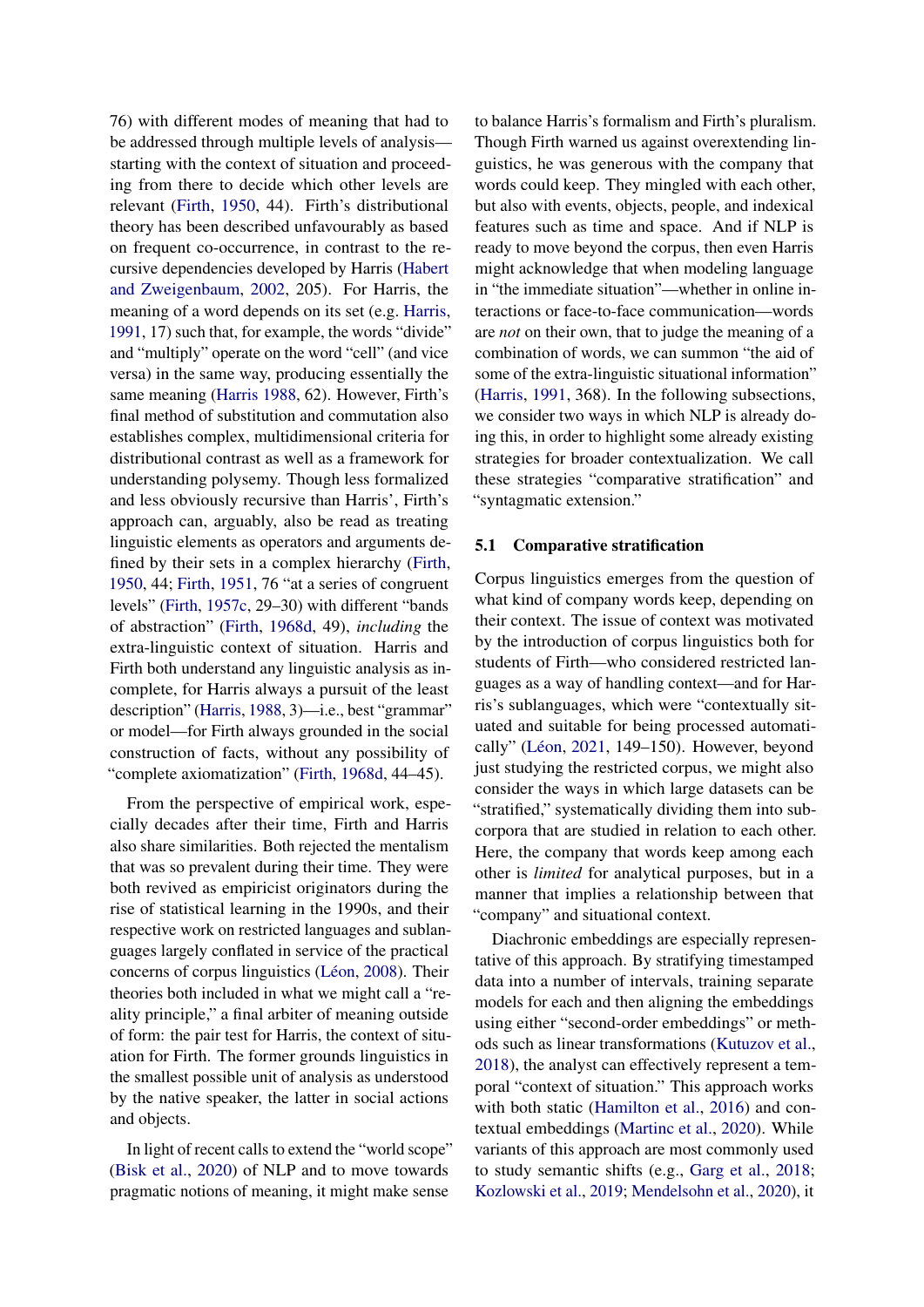could plausibly be used to stratify a dataset according to other variables such as space (e.g. [Bamman](#page-9-18) [et al.,](#page-9-18) [2014;](#page-9-18) [Gong et al.,](#page-11-21) [2020\)](#page-11-21), online communities [\(Lucy and Bamman,](#page-13-22) [2021\)](#page-13-22), persons [\(Yao et al.,](#page-15-0) [2020\)](#page-15-0), or domains [\(Spinde et al.,](#page-14-24) [2021\)](#page-14-24). Words still only keep the company of one another, but by limiting their company we implicitly introduce other participants in the analysis.<sup>[7](#page-8-0)</sup>

#### 5.2 Syntagmatic extension

Recall that for Firth, meaning by collocation and considerations of a "typical context of situation" [\(Firth,](#page-10-19) [1950,](#page-10-19) 44) were exercises in abstraction, with collocation being an abstraction at the syntagmatic level. Instead of restricting the company words keep, we might follow Firth's recommendation to consider them in wider company "of the same abstract nature" [\(Firth,](#page-10-19) [1950,](#page-10-19) 7). In vector semantics, this would imply that we explicitly introduce different contextual factors in the *same* vector space with our words, endowing them all with ontological equality.

The paragraph vectors introduced by Le and Mikolov [\(2014\)](#page-12-10) as an extension of the earlier Skipgram algorithm [\(Mikolov et al.,](#page-13-10) [2013\)](#page-13-10) are representative for this approach. In practice, this method extends the syntagmatic chain of words by introducing a vector for the document as a new paradigmatic element. In principle, this type of "global context" [\(Grbovic and Cheng,](#page-11-22) [2018\)](#page-11-22) could be anything and include several paradigmatic elements, as we can see in the research on multi-modal embeddings (e.g. [Baroni,](#page-9-19) [2016\)](#page-9-19) and generative modeling (e.g. [Ramesh et al.,](#page-13-23) [2022\)](#page-13-23).[8](#page-8-1) Models have been developed that include demographic [\(Garimella et al.,](#page-11-23) [2017\)](#page-11-23) or persona [\(Li et al.,](#page-12-24) [2016\)](#page-12-24) vectors in the embedding space, such that intra-textual relations are accompanied by information about speakers' social categories. However, implemented with static embeddings and without some additional grammar restrictions, these context vectors essentially add only a "bag of contexts." For static embeddings, additional grammar constraints could be introduced, as was done in research on Point-of-Interest (POI) data in the the domain of geosemantics, where researchers constrained contextual vectors using spatial variograms [\(Yan et al.,](#page-14-25) [2017\)](#page-14-25). Beyond static embeddings, large-language models and their dynamic embeddings could either be pretrained (with the appropriate dataset) or finetuned on data with text associated with different contextual variables. This would realize the proposal that Halliday made in the early 1990s when he suggested an extension of the language modeling schema from the early work of Shannon, to a model with "global probabilities, those of the grammar of English, and the locally conditioned probabilities, those of this or that particular register" [\(Halliday,](#page-11-15) [1991,](#page-11-15) 37).

## 6 Conclusions

This paper revisited the theories of the two most well-known progenitors of the distributional approach to meaning in NLP. Recognizing the open question of how to bring NLP beyond the corpus, we offer a thorough account of the two distributional theories that are most often invoked to justify the modeling of meaning through departures from randomness in the company that words keep. Comparing the work of Harris and Firth—who both published their major work before the rise of the internet and its corpora—we find two distinct theories of distribution: one formal and mathematical, treating language as a particular type of detached information, another more schematic and anthropological, treating language as a functional spectrum which always emanates from a particular context of situation. The legacies of both Firth and Harris can be seen in the current paradigm of corpus linguistics, but in the domain of distributional semantics, it is Harris's ethos that dominates, despite Firth providing its most famous tagline.

Moving forward, we suggest that semantic modeling take more inspiration from Firth, and consider the context of situation and the wide variety of company that words can keep as crucial sites of innovation for the field. Doing so may not involve following a finite set of steps or flowchart. Rather, we humbly suggest that the field may be enriched by thoughtful and creative re-engagements with the intellectual traditions from which it has historically drawn. This does not imply abandoning the rigor provided by Harris. On the contrary, we find that Firth and Harris would probably have agreed that any model or "grammar" is inevitably incomplete and partial. No universal model is possible, despite the large-language modeling fervor, nor will there be one theory of language to guide us. There

<span id="page-8-0"></span> $7$ In a very broad sense, the trend of pretraining large language models and then finetuning them on specific datasets is of course also an admission of the importance of "context of situation."

<span id="page-8-1"></span><sup>&</sup>lt;sup>8</sup>Firth himself [\(1957c,](#page-11-0) 26) recommended accompanying word definitions and collocational information with pictures.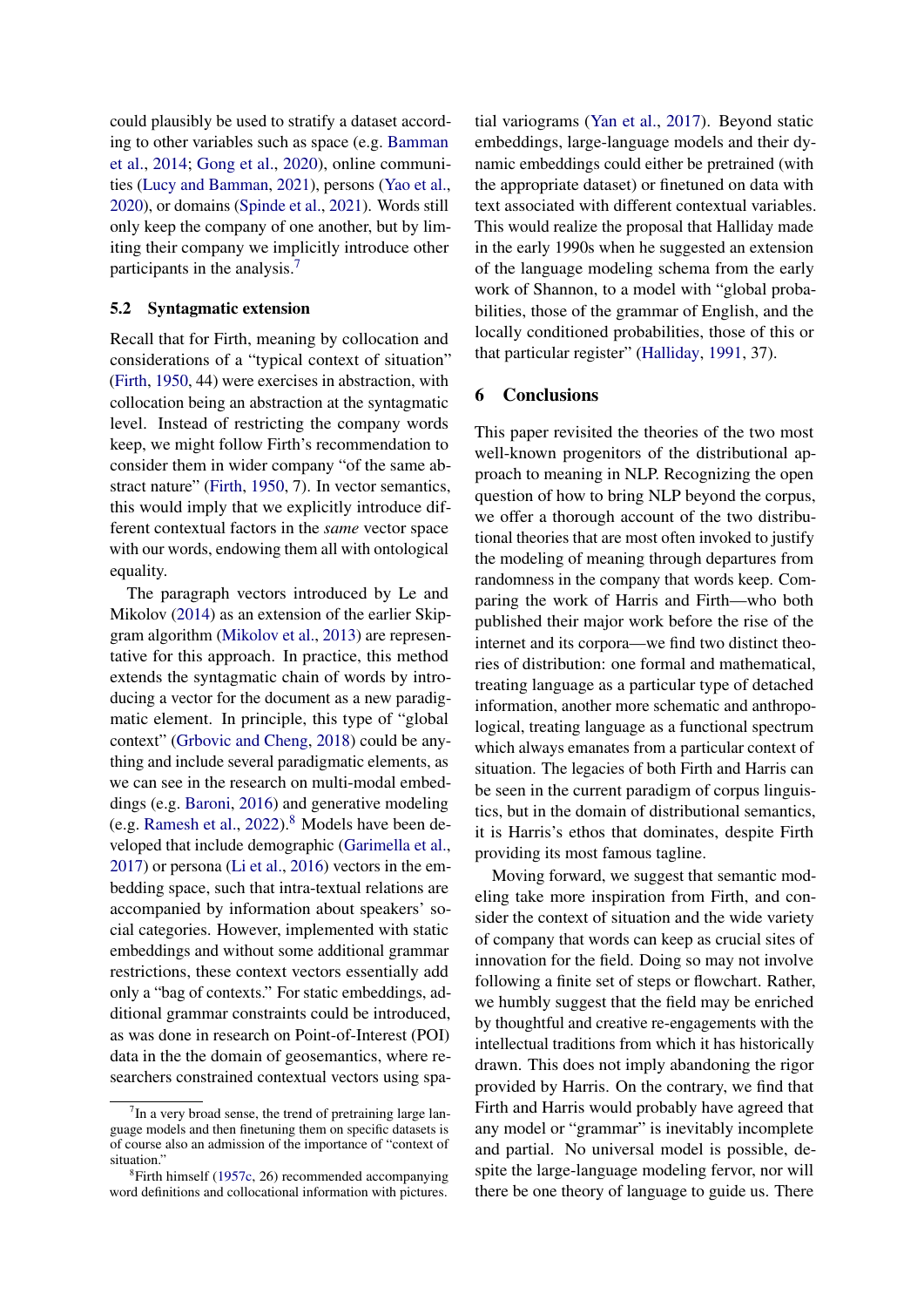are only the partial perspectives and the inevitable choice of adapting one.

## Acknowledgements

We would like to thank Dan Jurafsky and Jacqueline Léon for their gracious and helpful comments which greatly improved the paper. Mikael Brunila is funded by the Kone Foundation, and Jack LaViolette is funded by the Mellon Foundation. We thank them for their generous support.

#### References

- <span id="page-9-17"></span>Asif Agha. 2005. [Voice, footing, enregisterment.](https://anthrosource.onlinelibrary.wiley.com/doi/abs/10.1525/jlin.2005.15.1.38?casa_token=YOoxKKR7e3EAAAAA:XhD2GjhG5fWuisQ4twVW3Anlgvx4rIO48pPaYj10Ntu1Wch-GgYwmURZVrVFWA9zaJMpDsRQbjwtTWmt) *Journal of Linguistic Anthropology*, 15(1):38–59.
- <span id="page-9-16"></span>Peter Auer. 1996. [From context to contextualization.](https://raco.cat/index.php/LinksLetters/article/view/49842) *Links & Letters*, 3(1):11–28.
- <span id="page-9-8"></span>Dzmitry Bahdanau, Kyunghyun Cho, and Yoshua Bengio. 2015. [Neural machine translation by jointly](http://arxiv.org/abs/1409.0473) [learning to align and translate.](http://arxiv.org/abs/1409.0473) In *3rd International Conference on Learning Representations, ICLR 2015, May 7-9, 2015, Conference Track Proceedings*, pages 1–15, San Diego, CA, USA.
- <span id="page-9-18"></span>David Bamman, Chris Dyer, and Noah A. Smith. 2014. [Distributed representations of geographically situ](https://doi.org/10.3115/v1/P14-2134)[ated language.](https://doi.org/10.3115/v1/P14-2134) In *Proceedings of the 52nd Annual Meeting of the Association for Computational Linguistics (Volume 2: Short Papers)*, pages 828– 834, Baltimore, MD, USA. Association for Computational Linguistics.
- <span id="page-9-19"></span>Marco Baroni. 2016. [Grounding distributional seman](https://doi.org/10.1111/lnc3.12170)[tics in the visual world.](https://doi.org/10.1111/lnc3.12170) *Language and Linguistics Compass*, 10(1):3–13.
- <span id="page-9-15"></span>Emily M. Bender. 2019. [The #BenderRule: On nam](https://thegradient.pub/the-benderrule-on-naming-the-languages-we-study-and-why-it-matters/)[ing the languages we study and why it matters.](https://thegradient.pub/the-benderrule-on-naming-the-languages-we-study-and-why-it-matters/) *The Gradient*.
- <span id="page-9-2"></span>Emily M. Bender, Timnit Gebru, Angelina McMillan-Major, and Shmargaret Shmitchell. 2021. [On the](https://doi.org/10.1145/3442188.3445922) [dangers of stochastic parrots: Can language models](https://doi.org/10.1145/3442188.3445922) [be too big?](https://doi.org/10.1145/3442188.3445922) In *Proceedings of the 2021 ACM Conference on Fairness, Accountability, and Transparency*, FAccT '21, pages 610–623, New York, NY, USA. Association for Computing Machinery.
- <span id="page-9-0"></span>Emily M. Bender and Alexander Koller. 2020. [Climb](https://doi.org/10.18653/v1/2020.acl-main.463)[ing towards NLU: On meaning, form, and under](https://doi.org/10.18653/v1/2020.acl-main.463)[standing in the Age of Data.](https://doi.org/10.18653/v1/2020.acl-main.463) In *Proceedings of the 58th Annual Meeting of the Association for Computational Linguistics*, pages 5185–5198, Online. Association for Computational Linguistics.
- <span id="page-9-7"></span>Yoshua Bengio, Réjean Ducharme, Pascal Vincent, and Christian Janvin. 2003. [A neural probabilistic lan](https://dl.acm.org/doi/10.5555/944919.944966)[guage model.](https://dl.acm.org/doi/10.5555/944919.944966) *The Journal of Machine Learning Research*, 3:1137–1155.
- <span id="page-9-1"></span>Yonatan Bisk, Ari Holtzman, Jesse Thomason, Jacob Andreas, Yoshua Bengio, Joyce Chai, Mirella Lapata, Angeliki Lazaridou, Jonathan May, Aleksandr Nisnevich, Nicolas Pinto, and Joseph Turian. 2020. [Experience grounds language.](https://doi.org/10.18653/v1/2020.emnlp-main.703) In *Proceedings of the 2020 Conference on Empirical Methods in Natural Language Processing (EMNLP)*, pages 8718–8735, Online. Association for Computational Linguistics.
- <span id="page-9-5"></span>David M. Blei, Andrew Y. Ng, and Michael I. Jordan. 2002. [Latent Dirichlet Allocation.](http://papers.nips.cc/paper/2070-latent-dirichlet-allocation.pdf) In T. G. Dietterich, S. Becker, and Z. Ghahramani, editors, *Advances in Neural Information Processing Systems 14*, pages 601–608. MIT Press.
- <span id="page-9-4"></span>Su Lin Blodgett, Solon Barocas, Hal Daumé III, and Hanna Wallach. 2020. [Language \(technology\) is](http://arxiv.org/abs/2005.14050) [power: A critical survey of "bias" in NLP.](http://arxiv.org/abs/2005.14050) In *Proceedings of the 58th Annual Meeting of the Association for Computational Linguistics*, pages 5454– 5476, Online. Association for Computational Linguistics.
- <span id="page-9-9"></span>Piotr Bojanowski, Edouard Grave, Armand Joulin, and Tomas Mikolov. 2017. [Enriching word vectors with](https://doi.org/10.1162/tacl_a_00051) [subword information.](https://doi.org/10.1162/tacl_a_00051) *Transactions of the Association for Computational Linguistics*, 5:135–146.
- <span id="page-9-3"></span>Pierre Bourdieu. 1984. *[Distinction: A social critique](https://www.hup.harvard.edu/catalog.php?isbn=9780674212770) [of the judgement of taste](https://www.hup.harvard.edu/catalog.php?isbn=9780674212770)*. Harvard University Press, Cambridge, MA.
- <span id="page-9-10"></span>E. Bruni, N. K. Tran, and M. Baroni. 2014. [Multimodal](https://doi.org/10.1613/jair.4135) [distributional semantics.](https://doi.org/10.1613/jair.4135) *Journal of Artificial Intelligence Research*, 49:1–47.
- <span id="page-9-12"></span>Levi R. Bryant. 2011. *[The democracy of objects](https://library.oapen.org/handle/20.500.12657/33908)*. Open Humanities Press, Ann Arbor, MI, USA.
- <span id="page-9-6"></span>Curt Burgess. 1998. [From simple associations to the](https://link.springer.com/article/10.3758/BF03200643) [building blocks of language: Modeling meaning in](https://link.springer.com/article/10.3758/BF03200643) [memory with the HAL model.](https://link.springer.com/article/10.3758/BF03200643) *Behavior Research Methods, Instruments, & Computers*, 30(2):188– 198.
- <span id="page-9-14"></span>G. L. Bursill-Hall. 1960. [Levels analysis: J. R. Firth's](https://doi.org/10.1017/S0008413100019125) [theories of linguistic analysis.](https://doi.org/10.1017/S0008413100019125) *Canadian Journal of Linguistics/Revue canadienne de linguistique*, 6(2):124–135.
- <span id="page-9-13"></span>David G. Butt. 2001. [Firth, Halliday and the develop](https://doi.org/10.1515/9783110167351.2.31.1806)[ment of systemic functional theory.](https://doi.org/10.1515/9783110167351.2.31.1806) In Sylvain Auroux, E. F. K. Koerner, Hans-Josef Niederehe, and Kees Versteegh, editors, *History of the language sciences*, volume 2 of *Handbücher zur Sprach- und Kommunikationswissenschaft / Handbooks of Linguistics and Communication Science (HSK)*, pages 1806–1838. De Gruyter, Berlin.
- <span id="page-9-11"></span>David G. Butt. 2013. [Whiteheadian and functional](https://doi.org/10.1515/9783110333299.2.21) [linguistics.](https://doi.org/10.1515/9783110333299.2.21) In Michael Weber, editor, *Handbook of Whiteheadian Process Thought*, pages 21–32. De Gruyter, Berlin.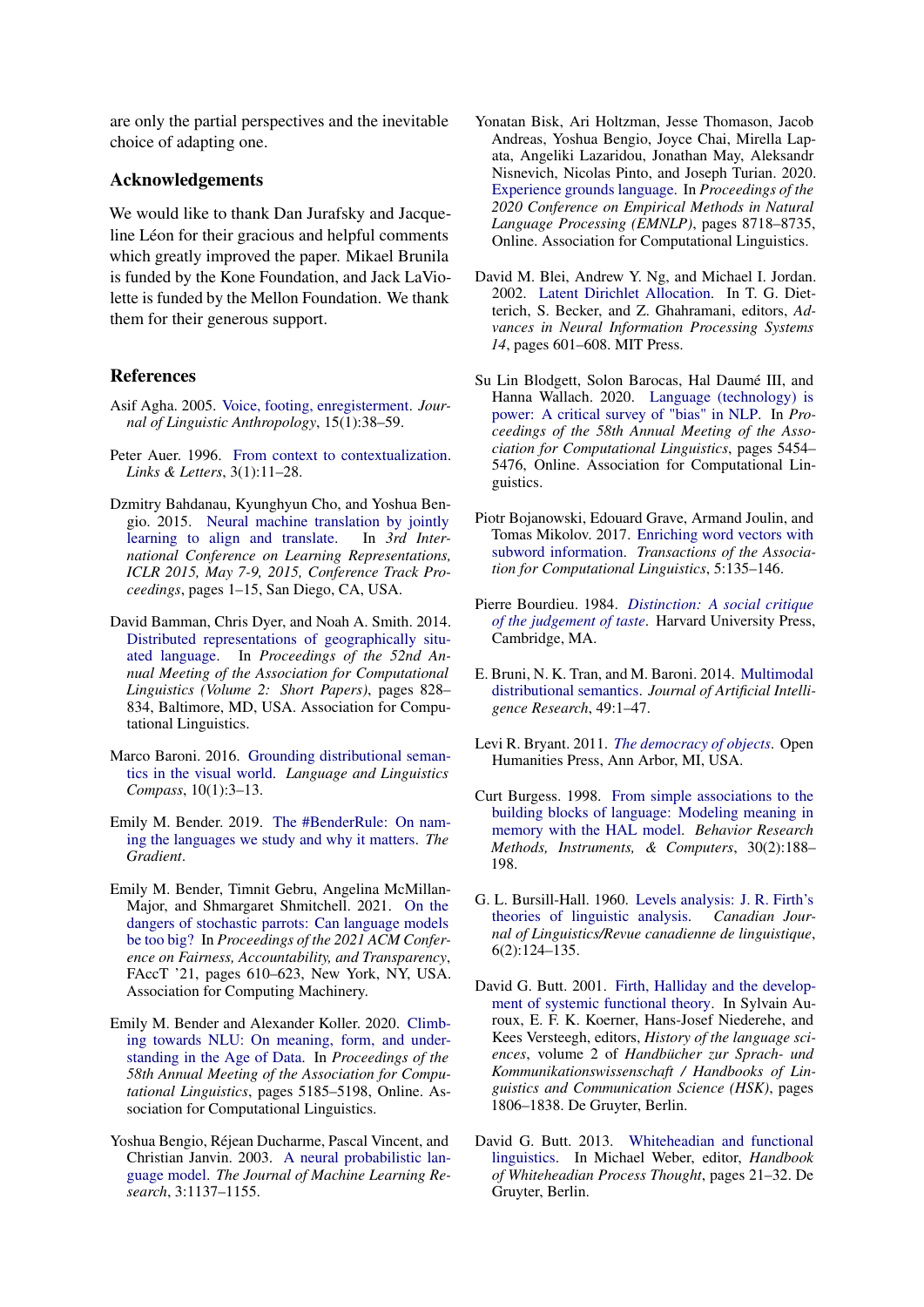- <span id="page-10-16"></span>David G. Butt. 2019. [Firth and the origins of systemic](https://doi.org/10.1017/9781316337936.003) [functional linguistics: Process, pragma, and polysys](https://doi.org/10.1017/9781316337936.003)[tem.](https://doi.org/10.1017/9781316337936.003) In David Schönthal, Geoff Thompson, Lise Fontaine, and Wendy L. Bowcher, editors, *The Cambridge Handbook of Systemic Functional Linguistics*, Cambridge Handbooks in Language and Linguistics, pages 11–34. Cambridge University Press, Cambridge, UK.
- <span id="page-10-10"></span>Noam Chomsky. 1972. *[Language and mind](https://www.worldcat.org/title/language-and-mind/oclc/265760)*. Harcourt Brace Jovanovich, New York, NY, USA.
- <span id="page-10-9"></span>Aakanksha Chowdhery, Sharan Narang, Jacob Devlin, Maarten Bosma, Gaurav Mishra, Adam Roberts, Paul Barham, Hyung Won Chung, Charles Sutton, Sebastian Gehrmann, Parker Schuh, Kensen Shi, Sasha Tsvyashchenko, Joshua Maynez, Abhishek Rao, Parker Barnes, Yi Tay, Noam Shazeer, Vinodkumar Prabhakaran, Emily Reif, Nan Du, Ben Hutchinson, Reiner Pope, James Bradbury, Jacob Austin, Michael Isard, Guy Gur-Ari, Pengcheng Yin, Toju Duke, Anselm Levskaya, Sanjay Ghemawat, Sunipa Dev, Henryk Michalewski, Xavier Garcia, Vedant Misra, Kevin Robinson, Liam Fedus, Denny Zhou, Daphne Ippolito, David Luan, Hyeontaek Lim, Barret Zoph, Alexander Spiridonov, Ryan Sepassi, David Dohan, Shivani Agrawal, Mark Omernick, Andrew M. Dai, Thanumalayan Sankaranarayana Pillai, Marie Pellat, Aitor Lewkowycz, Erica Moreira, Rewon Child, Oleksandr Polozov, Katherine Lee, Zongwei Zhou, Xuezhi Wang, Brennan Saeta, Mark Diaz, Orhan Firat, Michele Catasta, Jason Wei, Kathy Meier-Hellstern, Douglas Eck, Jeff Dean, Slav Petrov, and Noah Fiedel. 2022. [PaLM: Scaling language modeling with pathways.](http://arxiv.org/abs/2204.02311) *arXiv:2204.02311 [cs]*. ArXiv: 2204.02311.
- <span id="page-10-15"></span>William A. Christian. 1959. *[An interpretation of White](https://www.cambridge.org/core/journals/philosophy/article/abs/an-interpretation-of-whiteheads-metaphysics-by-christian-william-a-yale-university-press-london-oxford-university-press-1959-pp-419-price-48s/D1437FFE5E1952DB75912024ACD71887)[head's metaphysics](https://www.cambridge.org/core/journals/philosophy/article/abs/an-interpretation-of-whiteheads-metaphysics-by-christian-william-a-yale-university-press-london-oxford-university-press-1959-pp-419-price-48s/D1437FFE5E1952DB75912024ACD71887)*. Yale University Press, New Haven, CT, USA.
- <span id="page-10-1"></span>Kenneth Church and Mark Liberman. 2021. [The future](https://www.frontiersin.org/articles/10.3389/frai.2021.625341/full) [of computational linguistics: On beyond alchemy.](https://www.frontiersin.org/articles/10.3389/frai.2021.625341/full) *Frontiers in Artificial Intelligence*, 4:1–18.
- <span id="page-10-7"></span>Kenneth W. Church and Patrick Hanks. 1989. [Word as](https://doi.org/10.3115/981623.981633)[sociation norms, mutual information, and lexicogra](https://doi.org/10.3115/981623.981633)[phy.](https://doi.org/10.3115/981623.981633) In *27th Annual Meeting of the Association for Computational Linguistics*, pages 76–83, Vancouver, British Columbia, Canada. Association for Computational Linguistics.
- <span id="page-10-4"></span>Kenneth W. Church and Robert L. Mercer. 1993. [Intro](https://aclanthology.org/J93-1001)[duction to the Special Issue on Computational Lin](https://aclanthology.org/J93-1001)[guistics Using Large Corpora.](https://aclanthology.org/J93-1001) *Computational Linguistics*, 19(1):1–24.
- <span id="page-10-11"></span>Marina Danilevsky, Kun Qian, Ranit Aharonov, Yannis Katsis, Ban Kawas, and Prithviraj Sen. 2020. [A Sur](https://www.aclweb.org/anthology/2020.aacl-main.46)[vey of the State of Explainable AI for Natural Lan](https://www.aclweb.org/anthology/2020.aacl-main.46)[guage Processing.](https://www.aclweb.org/anthology/2020.aacl-main.46) In *Proceedings of the 1st Conference of the Asia-Pacific Chapter of the Association for Computational Linguistics and the 10th International Joint Conference on Natural Language Processing*, pages 447–459, Suzhou, China. Association for Computational Linguistics.
- <span id="page-10-17"></span>Ferdinand de Saussure. 1916/2011. *[Course in general](http://cup.columbia.edu/book/course-in-general-linguistics/9780231157261) [linguistics](http://cup.columbia.edu/book/course-in-general-linguistics/9780231157261)*. Columbia University Press, New York, NY, USA.
- <span id="page-10-5"></span>Scott C. Deerwester, Susan T. Dumais, George W. Furnas, Richard A. Harshman, Thomas K. Landauer, Karen E. Lochbaum, and Lynn A. Streeter. 1989. [Computer information retrieval using latent seman](https://patents.google.com/patent/US4839853A/en)[tic structure. US patent US4839853A.](https://patents.google.com/patent/US4839853A/en)
- <span id="page-10-6"></span>Scott C. Deerwester, Susan T. Dumais, George W. Furnas, Thomas K. Landauer, and Richard A. Harshman. 1990. [Indexing by latent semantic analysis.](https://doi.org/10.1002/(SICI)1097-4571(199009)41:6<391::AID-ASI1>3.0.CO;2-9) *Journal of the American Society for Information Science*, 41(6):391–407.
- <span id="page-10-13"></span>Gilles Deleuze and Félix Guattari. 1987. *[A thousand](https://www.upress.umn.edu/book-division/books/a-thousand-plateaus) [plateaus: Capitalism and Schizophrenia](https://www.upress.umn.edu/book-division/books/a-thousand-plateaus)*. University of Minnesota Press, Minneapolis, MN, USA.
- <span id="page-10-8"></span>Jacob Devlin, Ming-Wei Chang, Kenton Lee, and Kristina Toutanova. 2019. [BERT: Pre-training of](https://doi.org/10.18653/v1/N19-1423) [Deep Bidirectional Transformers for language un](https://doi.org/10.18653/v1/N19-1423)[derstanding.](https://doi.org/10.18653/v1/N19-1423) In *Proceedings of the 2019 Conference of the North American Chapter of the Association for Computational Linguistics: Human Language Technologies, Volume 1 (Long and Short Papers)*, pages 4171–4186, Minneapolis, MN, USA. Association for Computational Linguistics.
- <span id="page-10-2"></span>Penelope Eckert. 2008. [Variation and the indexical](https://doi.org/10.1111/j.1467-9841.2008.00374.x) [field.](https://doi.org/10.1111/j.1467-9841.2008.00374.x) *Journal of Sociolinguistics*, 12(4):453–476.
- <span id="page-10-12"></span>Penelope Eckert. 2012. [Three waves of variation study:](https://doi.org/10.1146/annurev-anthro-092611-145828) [The emergence of meaning in the study of sociolin](https://doi.org/10.1146/annurev-anthro-092611-145828)[guistic variation.](https://doi.org/10.1146/annurev-anthro-092611-145828) *Annual Review of Anthropology*, 41(1):87–100.
- <span id="page-10-0"></span>Jacob Eisenstein. 2019. *[Introduction to natural lan](https://mitpress.mit.edu/books/introduction-natural-language-processing)[guage processing](https://mitpress.mit.edu/books/introduction-natural-language-processing)*. MIT Press, Cambridge, MA, USA.
- <span id="page-10-14"></span>Robert M. Fano. 1961. *[Transmission of information:](https://mitpress.mit.edu/books/transmission-information) [A statistical theory of communication](https://mitpress.mit.edu/books/transmission-information)*. MIT Press, Cambridge, MA, USA.
- <span id="page-10-20"></span>J.R. Firth. 1935a. [The technique of semantics.](https://doi.org/https://doi.org/10.1111/j.1467-968X.1935.tb01254.x) *Transactions of the Philological Society*, 34(1):36–73.
- <span id="page-10-21"></span>J.R. Firth. 1935b. [The use and distribution of certain](https://doi.org/10.1080/00138383508596629) [English sounds.](https://doi.org/10.1080/00138383508596629) *English Studies*, 17(1-6):8–18.
- <span id="page-10-18"></span>J.R. Firth. 1949. [The semantics of linguistic science.](https://doi.org/10.1016/0024-3841(49)90085-6) *Lingua*, 1:393–404.
- <span id="page-10-19"></span>J.R. Firth. 1950. [Personality and language in society.](https://doi.org/10.1111/j.1467-954X.1950.tb02460.x) *The Sociological Review*, a42(1):37–52.
- <span id="page-10-22"></span>J.R. Firth. 1951. [General linguistics and descriptive](https://doi.org/10.1111/j.1467-968X.1951.tb00249.x) [grammar.](https://doi.org/10.1111/j.1467-968X.1951.tb00249.x) *Transactions of the Philological Society*, 50(1):69–87.
- <span id="page-10-3"></span>J.R. Firth. 1957a. [Introduction.](https://ci.nii.ac.jp/naid/10020680394/) In J.R. Firth, editor, *Studies in Linguistic Analysis*. Basil Blackwell, Oxford, UK.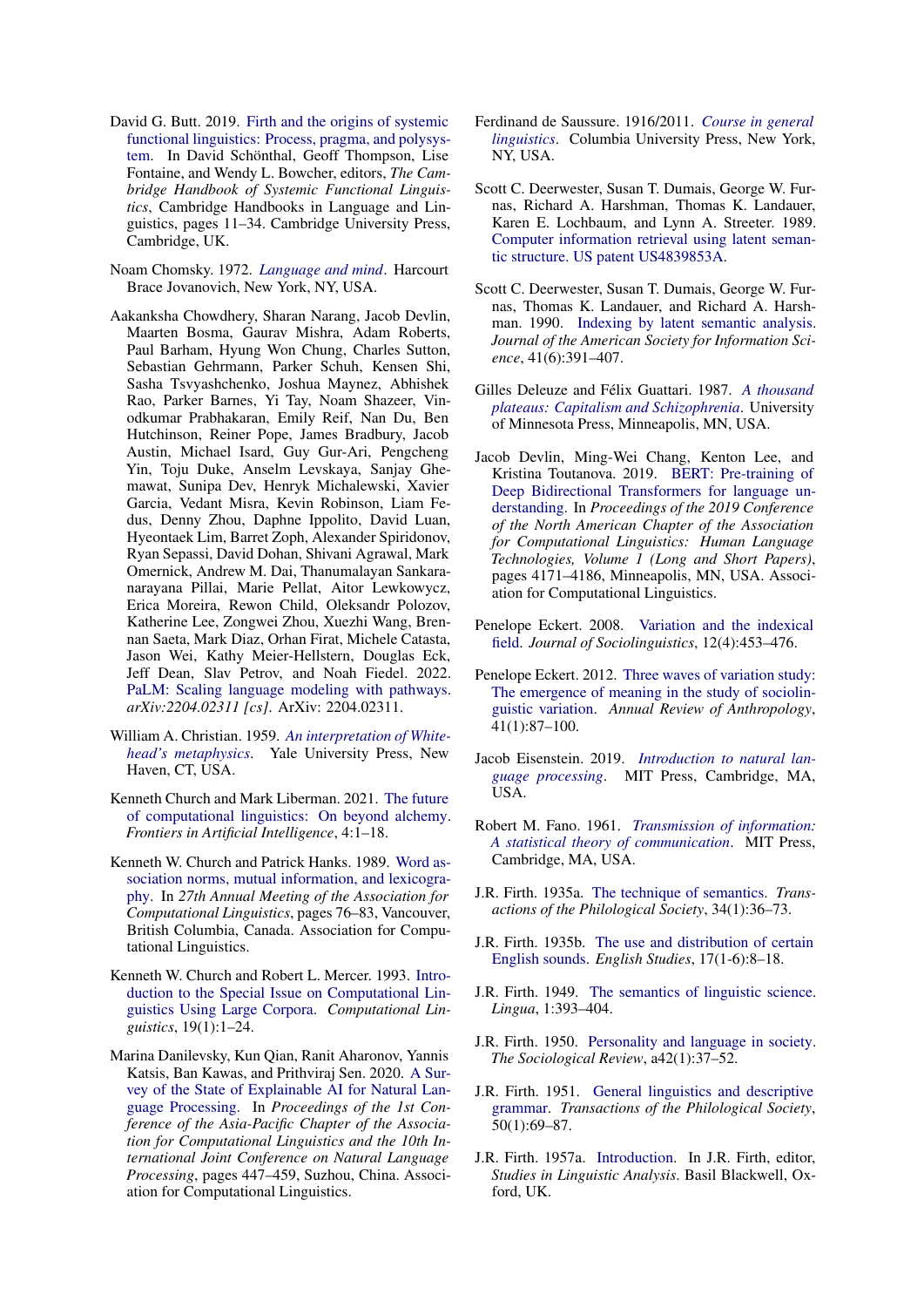- <span id="page-11-3"></span>J.R. Firth. 1957b. [Modes of meaning.](https://www.worldcat.org/title/papers-in-linguistics-1934-1951/oclc/32594232) In *Papers in Linguistics, 1934-1951*, pages 190–215. Oxford University Press, London, UK.
- <span id="page-11-0"></span>J.R. Firth. 1957c. [A synopsis of linguistic theory, 1930-](https://ci.nii.ac.jp/naid/10020680394/) [1955.](https://ci.nii.ac.jp/naid/10020680394/) In J.R. Firth, editor, *Studies in Linguistic Analysis*. Basil Blackwell, Oxford, UK.
- <span id="page-11-4"></span>J.R. Firth. 1968a. [Descriptive linguistics and the study](http://125.22.75.155:8080/handle/123456789/12198) [of English.](http://125.22.75.155:8080/handle/123456789/12198) In Frank R. Palmer, editor, *Selected papers of J.R. Firth (1952-59)*, pages 96–113. Longman and Indiana University Press, London, UK, and Bloomington, IN, USA.
- <span id="page-11-13"></span>J.R. Firth. 1968b. [Ethnographic analysis and language](http://125.22.75.155:8080/handle/123456789/12198) [with reference to Malinowski's views.](http://125.22.75.155:8080/handle/123456789/12198) In Frank R. Palmer, editor, *Selected papers of J.R. Firth (1952- 59)*, pages 137–168. Longman and Indiana University Press, London, UK, and Bloomington, IN, USA.
- <span id="page-11-5"></span>J.R. Firth. 1968c. [Linguistic analysis as a study of](http://hdl.handle.net/123456789/12198) [meaning.](http://hdl.handle.net/123456789/12198) In Frank R. Palmer, editor, *Selected papers of J.R. Firth (1952-59)*, pages 12–27. Longman and Indiana University Press, London, UK, and Bloomington, IN, USA.
- <span id="page-11-14"></span>J.R. Firth. 1968d. [Structural linguistics.](http://hdl.handle.net/123456789/12198) In Frank R. Palmer, editor, *Selected papers of J.R. Firth (1952- 59)*, pages 35–53. Longman and Indiana University Press, London, UK, and Bloomington, IN, USA.
- <span id="page-11-16"></span>J.R. Firth. 1968e. [The treatment of language in general](http://hdl.handle.net/123456789/12198) [linguistics.](http://hdl.handle.net/123456789/12198) In Frank R. Palmer, editor, *Selected papers of J.R. Firth (1952-59)*, pages 206–209. Longman and Indiana University Press, London, UK, and Bloomington, IN, USA.
- <span id="page-11-20"></span>Nikhil Garg, Londa Schiebinger, Dan Jurafsky, and James Zou. 2018. [Word embeddings quantify 100](https://doi.org/10.1073/pnas.1720347115) [years of gender and ethnic stereotypes.](https://doi.org/10.1073/pnas.1720347115) *Proceedings of the National Academy of Sciences of the United States of America*, 115(16):E3635–E3644. ISBN: 9781720347118 publisher: National Academy of Sciences section: PNAS Plus.
- <span id="page-11-23"></span>Aparna Garimella, Carmen Banea, and Rada Mihalcea. 2017. [Demographic-aware word associations.](https://aclanthology.org/D17-1242/) In *Proceedings of the 2017 Conference on Empirical Methods in Natural Language Processing*, pages 2285–2295.
- <span id="page-11-2"></span>Arthur M. Glenberg and David A. Robertson. 2000. [Symbol grounding and meaning: A comparison of](https://doi.org/10.1006/jmla.2000.2714) [high-dimensional and embodied theories of mean](https://doi.org/10.1006/jmla.2000.2714)[ing.](https://doi.org/10.1006/jmla.2000.2714) *Journal of Memory and Language*, 43(3):379– 401.
- <span id="page-11-9"></span>Yoav Goldberg. 2017. [Neural network models for nat](https://doi.org/10.2200/S00762ED1V01Y201703HLT037)[ural language processing.](https://doi.org/10.2200/S00762ED1V01Y201703HLT037) *Synthesis Lectures on Human Language Technologies*, 10(1):1–309.
- <span id="page-11-10"></span>John A. Goldsmith. 2005. [The legacy of Zellig Har](https://doi.org/10.1353/lan.2005.0127)[ris: Language and information into the 21st century,](https://doi.org/10.1353/lan.2005.0127) [vol. 1: Philosophy of science, syntax and semantics](https://doi.org/10.1353/lan.2005.0127) [\(review\).](https://doi.org/10.1353/lan.2005.0127) *Language*, 81(3):719–736.
- <span id="page-11-21"></span>Hongyu Gong, Suma Bhat, and Pramod Viswanath. 2020. [Enriching Word Embeddings with Tempo](https://www.aclweb.org/anthology/2020.conll-1.1)[ral and Spatial Information.](https://www.aclweb.org/anthology/2020.conll-1.1) In *Proceedings of the 24th Conference on Computational Natural Language Learning*, pages 1–11, Online. Association for Computational Linguistics.
- <span id="page-11-6"></span>Ian Goodfellow, Yoshua Bengio, Aaron Courville, and Yoshua Bengio. 2016. *[Deep learning](https://www.deeplearningbook.org/)*. MIT Press, Cambridge, MA, USA.
- <span id="page-11-7"></span>Alex Graves, Abdel-rahman Mohamed, and Geoffrey Hinton. 2013. [Speech recognition with deep recur](https://doi.org/10.1109/ICASSP.2013.6638947)[rent neural networks.](https://doi.org/10.1109/ICASSP.2013.6638947) In *2013 IEEE International Conference on Acoustics, Speech and Signal Processing*, pages 6645–6649.
- <span id="page-11-22"></span>Mihajlo Grbovic and Haibin Cheng. 2018. [Real-time](https://doi.org/10.1145/3219819.3219885) [personalization using embeddings for search rank](https://doi.org/10.1145/3219819.3219885)[ing at airbnb.](https://doi.org/10.1145/3219819.3219885) In *Proceedings of the 24th ACM SIGKDD International Conference on Knowledge Discovery & Data Mining - KDD '18*, pages 311– 320, London, United Kingdom. ACM Press.
- <span id="page-11-18"></span>John Joseph Gumperz and Dell Hymes, editors. 1972. *[Directions in sociolinguistics: The ethnography of](https://www.worldcat.org/title/directions-in-sociolinguistics-the-ethnography-of-communication/oclc/281997) [communication](https://www.worldcat.org/title/directions-in-sociolinguistics-the-ethnography-of-communication/oclc/281997)*. Holt, Rinehart and Winston, New York, NY, USA.
- <span id="page-11-19"></span>Benoît Habert and Pierre Zweigenbaum. 2002. [Contex](https://benjamins.com/catalog/cilt.228)[tual acquisition of information categories - What has](https://benjamins.com/catalog/cilt.228) [been done and what can be done automatically?](https://benjamins.com/catalog/cilt.228) In Bruce E. Nevin and Stephen B. Johnson, editors, *The Legacy of Zellig Harris - Language and information into the 21st century*, volume 2: Mathematics and computability of language. John Benjamins Publishing Company.
- <span id="page-11-1"></span>A. Halevy, P. Norvig, and F. Pereira. 2009. [The un](https://doi.org/10.1109/MIS.2009.36)[reasonable effectiveness of data.](https://doi.org/10.1109/MIS.2009.36) *IEEE Intelligent Systems*, 24(2):8–12.
- <span id="page-11-17"></span>M.A.K. Halliday. 1968. [The users and uses of lan](https://www.degruyter.com/document/doi/10.1515/9783110805376.139/html?lang=en)[guage.](https://www.degruyter.com/document/doi/10.1515/9783110805376.139/html?lang=en) In Joshua A. Fishman, editor, *Readings in the sociology of language*, pages 139–169. De Gruyter Mouton, New York, NY.
- <span id="page-11-15"></span>M.A.K. Halliday. 1991. [Corpus studies and probabilis](https://www.taylorfrancis.com/chapters/edit/10.4324/9781315845890-12/corpus-studies-probabilistic-grammar-halliday)[tic grammar.](https://www.taylorfrancis.com/chapters/edit/10.4324/9781315845890-12/corpus-studies-probabilistic-grammar-halliday) In Karin Aijmer and Bengt Altenberg, editors, *English Corpus Linguistics*, pages 30–43. Routledge, London, UK.
- <span id="page-11-8"></span>William L. Hamilton, Jure Leskovec, and Dan Jurafsky. 2016. [Diachronic word embeddings reveal statisti](https://doi.org/10.18653/v1/P16-1141)[cal laws of semantic change.](https://doi.org/10.18653/v1/P16-1141) In *Proceedings of the 54th Annual Meeting of the Association for Computational Linguistics (Volume 1: Long Papers)*, pages 1489–1501, Berlin, Germany. Association for Computational Linguistics.
- <span id="page-11-12"></span>Zellig S. Harris. 1941. [Review of Grundzüge der](https://doi.org/10.2307/409287) [Phonologie.](https://doi.org/10.2307/409287) *Language*, 17(4):345–349.
- <span id="page-11-11"></span>Zellig S. Harris. 1951. *[Methods in structural linguis](https://psycnet.apa.org/record/1952-03375-000)[tics](https://psycnet.apa.org/record/1952-03375-000)*. University of Chicago Press, Chicago, IL, USA.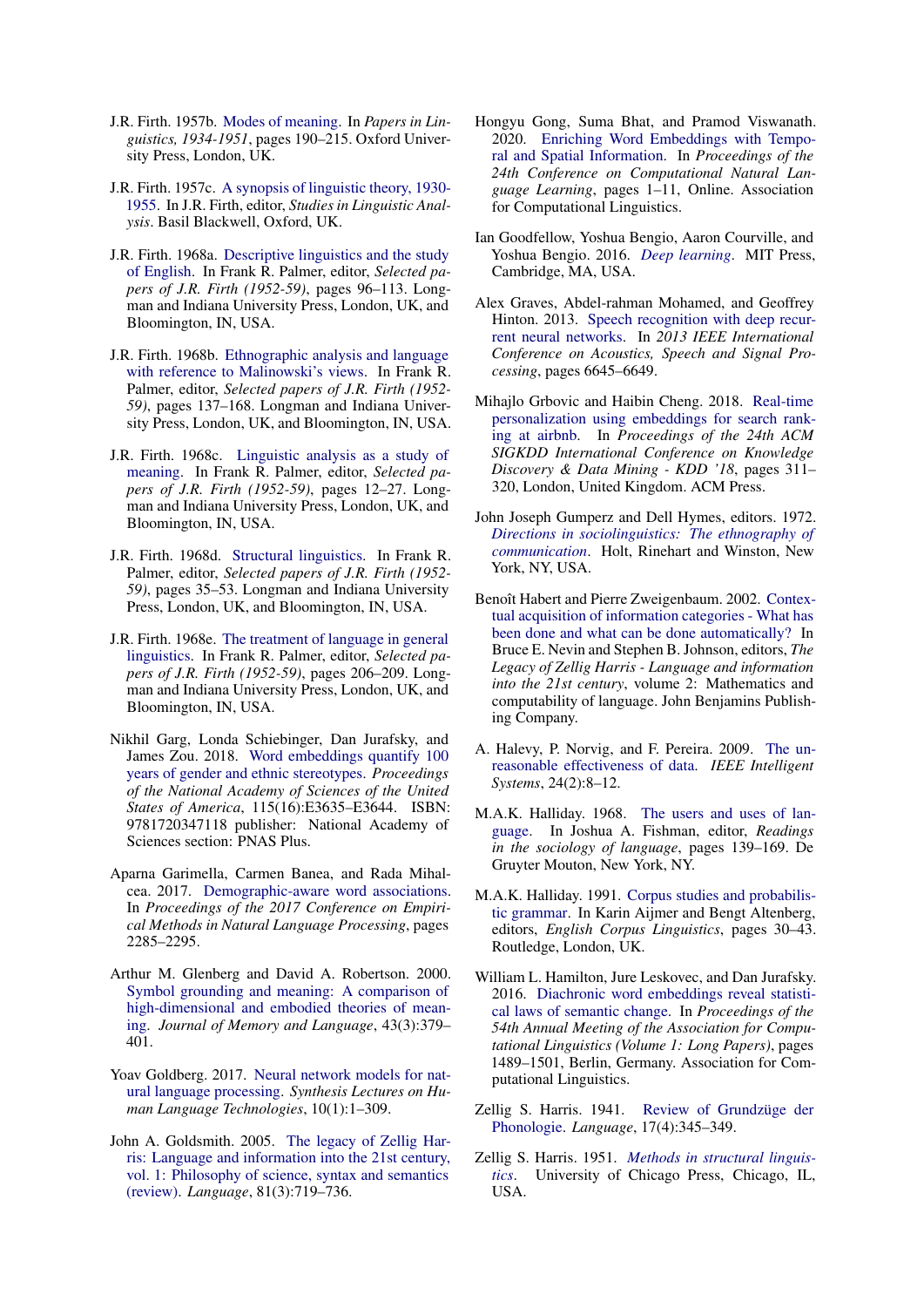- <span id="page-12-16"></span>Zellig S. Harris. 1954. [Distributional structure.](https://doi.org/10.1080/00437956.1954.11659520) *WORD*, 10(2-3):146–162.
- <span id="page-12-18"></span>Zellig S. Harris. 1968. *[Mathematical structures of lan](https://www.worldcat.org/title/mathematical-structures-of-language/oclc/00439265)[guage](https://www.worldcat.org/title/mathematical-structures-of-language/oclc/00439265)*. John Wiley & Sons, New York, NY, USA.
- <span id="page-12-19"></span>Zellig S. Harris. 1988. *[Language and information](https://books.google.com/books/about/Language_and_Information.html?id=2l2BQgAACAAJ)*. Columbia University Press, New York, NY, USA.
- <span id="page-12-17"></span>Zellig S. Harris. 1991. *[A theory of language and infor](https://global.oup.com/academic/product/a-theory-of-language-and-information-9780198242246?resultsPerPage=20&prevNumResPerPage=20&lang=es&cc=gb)[mation: A mathematical approach](https://global.oup.com/academic/product/a-theory-of-language-and-information-9780198242246?resultsPerPage=20&prevNumResPerPage=20&lang=es&cc=gb)*. Clarendon Press, Oxford, UK.
- <span id="page-12-14"></span>Zellig S. Harris, Michael Gottfried, Thomas Ryckman, Anne Daladier, and Paul Mattick. 1988. *[The form of](https://link.springer.com/book/10.1007/978-94-009-2837-4) [information in science: Analysis of an immunology](https://link.springer.com/book/10.1007/978-94-009-2837-4) [sublanguage](https://link.springer.com/book/10.1007/978-94-009-2837-4)*. Kluwer Academic Publishers, Amsterdam.
- <span id="page-12-1"></span>James Henderson. 2020. [The unstoppable rise of com](https://doi.org/10.18653/v1/2020.acl-main.561)[putational linguistics in deep learning.](https://doi.org/10.18653/v1/2020.acl-main.561) In *Proceedings of the 58th Annual Meeting of the Association for Computational Linguistics*, pages 6294–6306, Online. Association for Computational Linguistics.
- <span id="page-12-9"></span>Donald Hindle. 1990. [Noun classification from](https://dl.acm.org/doi/10.3115/981823.981857) [predicate-argument structures.](https://dl.acm.org/doi/10.3115/981823.981857) In *28th Annual meeting of the Association for Computational Linguistics*, pages 268–275, Pittsburgh, PA, USA. Association for Computational Linguistics.
- <span id="page-12-22"></span>Lynette Hirschman, Ralph Grishman, and Naomi Sager. 1975. [Grammatically-based automatic word class](https://www.sciencedirect.com/science/article/pii/0306457375900333) [formation.](https://www.sciencedirect.com/science/article/pii/0306457375900333) *Information Processing & Management*, 11(1-2):39–57.
- <span id="page-12-8"></span>Thomas Hofmann. 1999. [Probabilistic latent semantic](https://doi.org/10.1145/312624.312649) [indexing.](https://doi.org/10.1145/312624.312649) In *Proceedings of the 22nd annual international ACM SIGIR conference on Research and development in information retrieval*, SIGIR '99, pages 50–57, New York, NY, USA. Association for Computing Machinery.
- <span id="page-12-2"></span>Dirk Hovy. 2018. [The social and the neural network:](https://doi.org/10.18653/v1/W18-1106) [How to make natural language processing about peo](https://doi.org/10.18653/v1/W18-1106)[ple again.](https://doi.org/10.18653/v1/W18-1106) In *Proceedings of the Second Workshop on Computational Modeling of People's Opinions, Personality, and Emotions in Social Media*, pages 42–49, New Orleans, Louisiana, USA. Association for Computational Linguistics.
- <span id="page-12-15"></span>Stephen B. Johnson. 2002. [The Computability of Op](https://benjamins.com/catalog/cilt.228)[erator Grammar.](https://benjamins.com/catalog/cilt.228) In Bruce E. Nevin and Stephen B. Johnson, editors, *The Legacy of Zellig Harris - Language and information into the 21st century*, volume 2: Mathematics and computability of language. John Benjamins Publishing Company. Publication Title: cilt.228.
- <span id="page-12-6"></span>Martin Joos. 1950. [Description of language design.](https://doi.org/10.1121/1.1906674) *The Journal of the Acoustical Society of America*, 22(6):701–707.
- <span id="page-12-0"></span>Dan Jurafsky and James H. Martin. 2009. *[Speech and](https://web.stanford.edu/~jurafsky/slp3/) [Language Processing: An introduction to natural](https://web.stanford.edu/~jurafsky/slp3/) [language processing, computational linguistics, and](https://web.stanford.edu/~jurafsky/slp3/)*

*[speech recognition](https://web.stanford.edu/~jurafsky/slp3/)*. Prentice Hall, Hoboken, NJ, USA.

- <span id="page-12-13"></span>Dan Jurafsky and James H. Martin. 2021. *[Speech and](https://web.stanford.edu/~jurafsky/slp3/) [language processing](https://web.stanford.edu/~jurafsky/slp3/)*, 3rd (draft) edition.
- <span id="page-12-21"></span>Richard Kittredge and John Lehrberger. 1982. *[Sublan](https://www.degruyter.com/document/doi/10.1515/9783110844818/html?lang=en)[guage: Studies of language in restricted semantic](https://www.degruyter.com/document/doi/10.1515/9783110844818/html?lang=en) [domains](https://www.degruyter.com/document/doi/10.1515/9783110844818/html?lang=en)*. de Gruyter, Berlin.
- <span id="page-12-23"></span>Austin C. Kozlowski, Matt Taddy, and James A. Evans. 2019. [The geometry of culture: Analyzing the mean](https://doi.org/10.1177/0003122419877135)[ings of class through word embeddings.](https://doi.org/10.1177/0003122419877135) *American Sociological Review*. Publisher: SAGE PublicationsSage CA: Los Angeles, CA.
- <span id="page-12-3"></span>Andrey Kutuzov, Lilja Øvrelid, Terrence Szymanski, and Erik Velldal. 2018. [Diachronic word embed](https://www.aclweb.org/anthology/C18-1117)[dings and semantic shifts: a survey.](https://www.aclweb.org/anthology/C18-1117) In *Proceedings of the 27th International Conference on Computational Linguistics*, pages 1384–1397, Santa Fe, New Mexico, USA. Association for Computational Linguistics.
- <span id="page-12-20"></span>William Labov. 1966/2006. *[The social stratification of](https://www.cambridge.org/core/books/social-stratification-of-english-in-new-york-city/F9CA8EE7DAA60345E838A9DA309DB8ED) [English in New York City](https://www.cambridge.org/core/books/social-stratification-of-english-in-new-york-city/F9CA8EE7DAA60345E838A9DA309DB8ED)*, 2nd edition. Cambridge University Press, Cambridge, UK.
- <span id="page-12-4"></span>William Labov. 1972. *[Sociolinguistic patterns](https://books.google.com/books/about/Sociolinguistic_Patterns.html?id=hD0PNMu8CfQC)*. University of Pennsylvania press, Philadelphia, PA, USA.
- <span id="page-12-7"></span>Thomas K. Landauer and Susan T. Dumais. 1997. [A](https://doi.org/10.1037/0033-295X.104.2.211) [solution to Plato's problem: The latent semantic](https://doi.org/10.1037/0033-295X.104.2.211) [analysis theory of acquisition, induction, and rep](https://doi.org/10.1037/0033-295X.104.2.211)[resentation of knowledge.](https://doi.org/10.1037/0033-295X.104.2.211) *Psychological Review*, 104(2):211–240.
- <span id="page-12-10"></span>Quoc Le and Tomas Mikolov. 2014. [Distributed repre](https://proceedings.mlr.press/v32/le14.html)[sentations of sentences and documents.](https://proceedings.mlr.press/v32/le14.html) In *Proceedings of the 31st International Conference on Machine Learning*, pages 1188–1196. PMLR.
- <span id="page-12-11"></span>Omer Levy and Yoav Goldberg. 2014. [Dependency](https://doi.org/10.3115/v1/P14-2050)[based word embeddings.](https://doi.org/10.3115/v1/P14-2050) In *Proceedings of the 52nd Annual Meeting of the Association for Computational Linguistics (Volume 2: Short Papers)*, pages 302–308, Baltimore, MD, USA. Association for Computational Linguistics.
- <span id="page-12-12"></span>Omer Levy, Yoav Goldberg, and Ido Dagan. 2015. [Im](https://doi.org/10.1162/tacl_a_00134)[proving distributional similarity with lessons learned](https://doi.org/10.1162/tacl_a_00134) [from wor embeddings.](https://doi.org/10.1162/tacl_a_00134) *Transactions of the Association for Computational Linguistics*, 3:211–225.
- <span id="page-12-24"></span>Jiwei Li, Michel Galley, Chris Brockett, Georgios P Spithourakis, Jianfeng Gao, and Bill Dolan. 2016. [A](https://aclanthology.org/P16-1094/) [persona-based neural conversation model.](https://aclanthology.org/P16-1094/) In *Proceedings of the 54th Annual Meeting of the Association for Computational Linguistics*, pages 994– 1003.
- <span id="page-12-5"></span>Kaiji Lu, Piotr Mardziel, Fangjing Wu, Preetam Amancharla, and Anupam Datta. 2020. [Gender bias](https://doi.org/10.1007/978-3-030-62077-6_14) [in neural natural language processing.](https://doi.org/10.1007/978-3-030-62077-6_14) In Vivek Nigam, Tajana Ban Kirigin, Carolyn Talcott, Joshua Guttman, Stepan Kuznetsov, Boon Thau Loo, and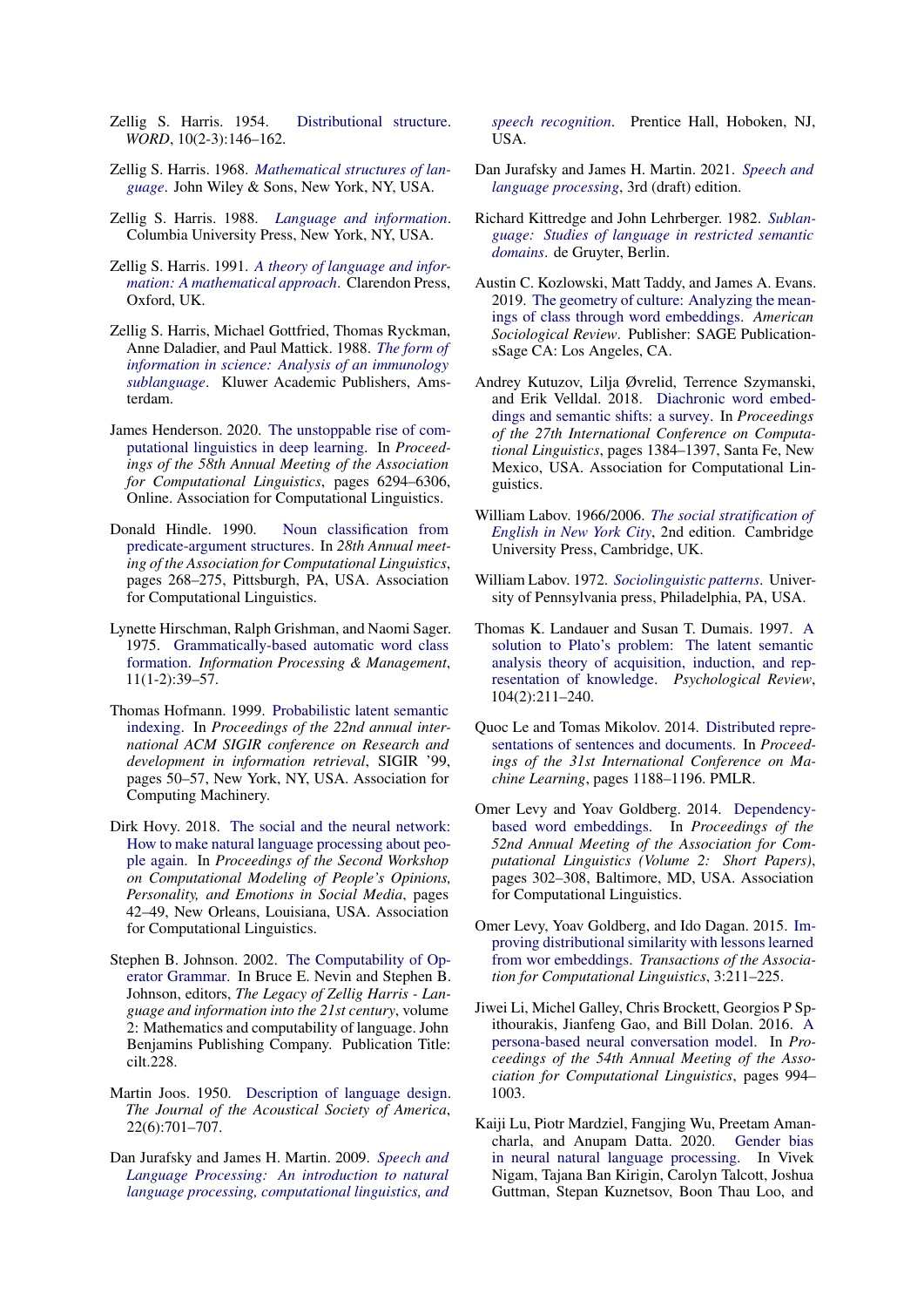Mitsuhiro Okada, editors, *Logic, Language, and Security: Essays Dedicated to Andre Scedrov on the Occasion of His 65th Birthday*, Lecture Notes in Computer Science, pages 189–202. Springer International Publishing, New York, NY, USA.

- <span id="page-13-22"></span>Li Lucy and David Bamman. 2021. [Characterizing](https://direct.mit.edu/tacl/article/doi/10.1162/tacl_a_00383/101877/Characterizing-English-Variation-across-Social) [english variation across social media communities](https://direct.mit.edu/tacl/article/doi/10.1162/tacl_a_00383/101877/Characterizing-English-Variation-across-Social) [with bert.](https://direct.mit.edu/tacl/article/doi/10.1162/tacl_a_00383/101877/Characterizing-English-Variation-across-Social) *Transactions of the Association for Computational Linguistics*, 9:538–556.
- <span id="page-13-8"></span>Jacqueline Léon. 2007. [From linguistic events and re](https://halshs.archives-ouvertes.fr/halshs-00220455)[stricted languages to registers: Firthian legacy and](https://halshs.archives-ouvertes.fr/halshs-00220455) [corpus linguistics.](https://halshs.archives-ouvertes.fr/halshs-00220455) *The Henry Sweet Society Bulletin*, 49(1):5–25.
- <span id="page-13-12"></span>Jacqueline Léon. 2008. [Empirical Traditions of](https://halshs.archives-ouvertes.fr/halshs-00370872) [Computer-Based Methods. Firth's Restricted Lan](https://halshs.archives-ouvertes.fr/halshs-00370872)[guages and Harris' Sublanguages.](https://halshs.archives-ouvertes.fr/halshs-00370872) *Beiträge zur Geschichte der Sprachwissenschaft*, 18(2):259.
- <span id="page-13-3"></span>Jacqueline Léon. 2011. [Z. S. Harris and the semantic](https://www.jbe-platform.com/content/books/9789027287175-sihols.115.39leo) [turn of mathematical information theory.](https://www.jbe-platform.com/content/books/9789027287175-sihols.115.39leo) *History of Linguistics 2008*, pages 449–458. Publisher: John Benjamins.
- <span id="page-13-7"></span>Jacqueline Léon. 2021. *[Automating linguistics](https://link.springer.com/book/10.1007/978-3-030-70642-5)*. Springer Nature, London, UK.
- <span id="page-13-1"></span>Christopher D. Manning. 2015. [Computational linguis](https://doi.org/10.1162/COLI_a_00239)[tics and deep learning.](https://doi.org/10.1162/COLI_a_00239) *Computational Linguistics*, 41(4):701–707.
- <span id="page-13-0"></span>Christopher D. Manning and Hinrich Schütze. 1999. *[Foundations of statistical natural language process](https://books.google.com/books?hl=en&lr=&id=3qnuDwAAQBAJ&oi=fnd&pg=PT12&dq=Foundations+of+statistical+natural+language+processing&ots=ysKYp6GqRW&sig=ceOjodpD4evCKnJmt1JbtAA-C5M#v=onepage&q=Foundations%20of%20statistical%20natural%20language%20processing&f=false)[ing](https://books.google.com/books?hl=en&lr=&id=3qnuDwAAQBAJ&oi=fnd&pg=PT12&dq=Foundations+of+statistical+natural+language+processing&ots=ysKYp6GqRW&sig=ceOjodpD4evCKnJmt1JbtAA-C5M#v=onepage&q=Foundations%20of%20statistical%20natural%20language%20processing&f=false)*. MIT Press, Cambridge, MA, USA.
- <span id="page-13-20"></span>Matej Martinc, Petra Kralj Novak, and Senja Pollak. 2020. [Leveraging contextual embeddings for detect](https://aclanthology.org/2020.lrec-1.592)[ing diachronic semantic shift.](https://aclanthology.org/2020.lrec-1.592) In *Proceedings of the 12th Language Resources and Evaluation Conference*, pages 4811–4819, Marseille, France. European Language Resources Association.
- <span id="page-13-5"></span>Grant McKenzie and Benjamin Adams. 2021. [Natural](https://gistbok.ucgis.org/bok-topics/natural-language-processing-giscience-applications) [language processing in GIScience applications.](https://gistbok.ucgis.org/bok-topics/natural-language-processing-giscience-applications) In John P. Wilson, editor, *Geographic Information Science & Technology Body of Knowledge*, 4th quarter 2021 edition edition.
- <span id="page-13-21"></span>Julia Mendelsohn, Yulia Tsvetkov, and Dan Jurafsky. 2020. [A framework for the computational linguistic](https://www.frontiersin.org/articles/10.3389/frai.2020.00055/full) [analysis of dehumanization.](https://www.frontiersin.org/articles/10.3389/frai.2020.00055/full) *Frontiers in Artificial Intelligence*, 3:1–24.
- <span id="page-13-10"></span>Tomas Mikolov, Ilya Sutskever, Kai Chen, Greg S Corrado, and Jeff Dean. 2013. [Distributed representa](https://papers.nips.cc/paper/2013/hash/9aa42b31882ec039965f3c4923ce901b-Abstract.html)[tions of words and phrases and their compositional](https://papers.nips.cc/paper/2013/hash/9aa42b31882ec039965f3c4923ce901b-Abstract.html)[ity.](https://papers.nips.cc/paper/2013/hash/9aa42b31882ec039965f3c4923ce901b-Abstract.html) In *Advances in Neural Information Processing Systems*, volume 26. Curran Associates, Inc., Redhook, NY, USA.
- <span id="page-13-19"></span>T. F Mitchell. 1957. [The language of buying and sell](https://www.worldcat.org/title/language-of-buying-and-selling-in-cyrenaica-a-situational-statement/oclc/873196683)[ing in Cyrenaica: A situational statement.](https://www.worldcat.org/title/language-of-buying-and-selling-in-cyrenaica-a-situational-statement/oclc/873196683) *Hespéris - Archives Berbères et Bulletin d'Institut des Hautes Études Marocaines*, 44:31–71.
- <span id="page-13-13"></span>Bruce Nevin. 2010. [Noam and Zellig.](https://library.oapen.org/bitstream/handle/20.500.12657/44084/external_content.pdf?sequence=1#page=116) In Douglas A. Kibbee, editor, *Chomskyan (R)evolutions*, pages 103–168. John Benjamins Philadelphia.
- <span id="page-13-4"></span>Bruce E. Nevin. 1993. [A minimalist program for lin](https://doi.org/10.1075/hl.20.2-3.06nev)[guistics: The work of Zellig Harris on meaning](https://doi.org/10.1075/hl.20.2-3.06nev) [and information.](https://doi.org/10.1075/hl.20.2-3.06nev) *Historiographia Linguistica*, 20(2- 3):355–398.
- <span id="page-13-6"></span>Dong Nguyen, Laura Rosseel, and Jack Grieve. 2021. [On learning and representing social meaning in NLP:](https://doi.org/10.18653/v1/2021.naacl-main.50) [a sociolinguistic perspective.](https://doi.org/10.18653/v1/2021.naacl-main.50) In *Proceedings of the 2021 Conference of the North American Chapter of the Association for Computational Linguistics: Human Language Technologies*, pages 603–612, Online. Association for Computational Linguistics.
- <span id="page-13-2"></span>Peter Norvig. 2012. [Colorless green ideas learn furi](https://doi.org/https://doi.org/10.1111/j.1740-9713.2012.00590.x)[ously: Chomsky and the two cultures of statistical](https://doi.org/https://doi.org/10.1111/j.1740-9713.2012.00590.x) [learning.](https://doi.org/https://doi.org/10.1111/j.1740-9713.2012.00590.x) *Significance*, 9(4):30–33.
- <span id="page-13-16"></span>Olasope O. Oyelaran. 1967. [Aspects of linguistic the](https://doi.org/10.1080/00437956.1967.11435497)[ory in Firthian linguistics.](https://doi.org/10.1080/00437956.1967.11435497) *WORD*, 23(1-3):428– 452.
- <span id="page-13-14"></span>F.R. Palmer. 1968. [Introduction.](https://books.google.fi/books?id=Uxu3AAAAIAAJ) In J.R. Firth, editor, *Selected Papers of J.R. Firth, 1952-59*. Longmans, Green and Co., London, UK.
- <span id="page-13-15"></span>P. B. Pandit. 1970. [Review of Selected Papers of J. R.](http://www.jstor.org/stable/4175086) [Firth 1952-59.](http://www.jstor.org/stable/4175086) *Journal of Linguistics*, 6(2):280–284. Publisher: Cambridge University Press.
- <span id="page-13-11"></span>Matthew Peters, Mark Neumann, Mohit Iyyer, Matt Gardner, Christopher Clark, Kenton Lee, and Luke Zettlemoyer. 2018. [Deep contextualized word repre](https://doi.org/10.18653/v1/N18-1202)[sentations.](https://doi.org/10.18653/v1/N18-1202) In *Proceedings of the 2018 Conference of the North American Chapter of the Association for Computational Linguistics: Human Language Technologies, Volume 1 (Long Papers)*, pages 2227– 2237, New Orleans, LA, USA. Association for Computational Linguistics.
- <span id="page-13-18"></span>Leendert Plug. 2008. [J. R. Firth: a new biog](https://doi.org/10.1111/j.1467-968X.2008.00203.x)[raphy.](https://doi.org/10.1111/j.1467-968X.2008.00203.x) *Transactions of the Philological Society*, 106(3):337–374.
- <span id="page-13-9"></span>Rajat Raina, Alexis Battle, Honglak Lee, Benjamin Packer, and Andrew Y. Ng. 2007. [Self-taught learn](https://doi.org/10.1145/1273496.1273592)[ing: Transfer learning from unlabeled data.](https://doi.org/10.1145/1273496.1273592) In *Proceedings of the 24th international conference on Machine learning*, ICML '07, pages 759–766, New York, NY, USA. Association for Computing Machinery.
- <span id="page-13-23"></span>Aditya Ramesh, Prafulla Dhariwal, Alex Nichol, Casey Chu, and Mark Chen. 2022. [Hierarchical text](https://cdn.openai.com/papers/dall-e-2.pdf)[conditional image generation with CLIP latents.](https://cdn.openai.com/papers/dall-e-2.pdf) *OpenAI*, pages 1–26.
- <span id="page-13-17"></span>R. H. Robins. 1953. [The phonology of the nasalized](http://www.jstor.org/stable/608889) [verbal forms in sundanese.](http://www.jstor.org/stable/608889) *Bulletin of the School of Oriental and African Studies, University of London*, 15(1):138–145.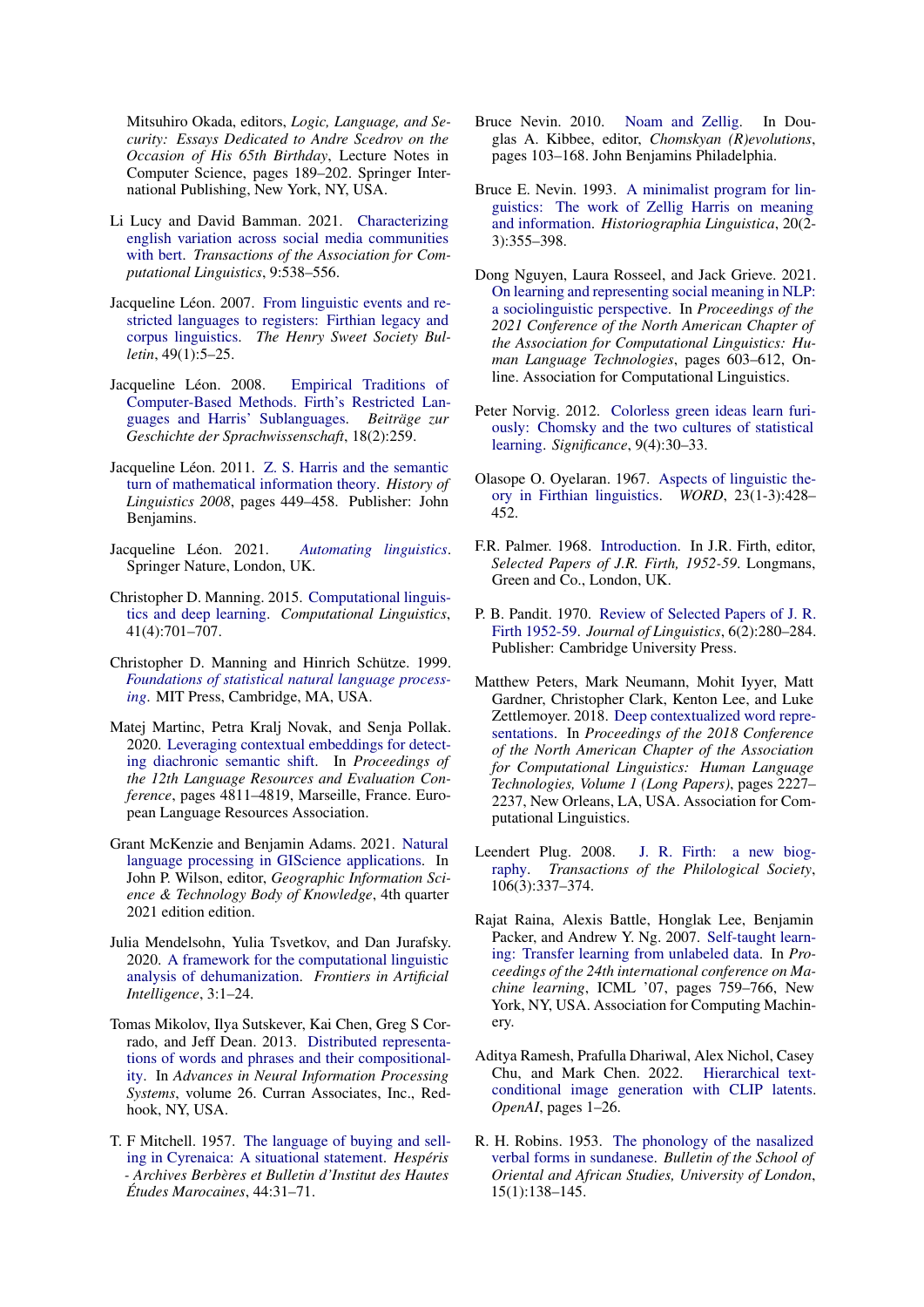- <span id="page-14-22"></span>R. H. Robins. 1971. [Malinowski, Firth, and the "con](https://www.taylorfrancis.com/chapters/mono/10.4324/9781315017617-11/malinowski-firth-context-situation-edwin-ardener)[text of situation".](https://www.taylorfrancis.com/chapters/mono/10.4324/9781315017617-11/malinowski-firth-context-situation-edwin-ardener) In Edwin Ardener, editor, *Social Anthropology and Language*. Routledge, London, UK.
- <span id="page-14-17"></span>R. H. Robins. 1997. [The contribution of John Rupert](https://doi.org/10.1016/S0024-3841(96)00042-3) [Firth to linguistics in the first fifty years of](https://doi.org/10.1016/S0024-3841(96)00042-3) *Lingua*. *Lingua*, 100(1):205–222.
- <span id="page-14-8"></span>Herbert Rubenstein and John B. Goodenough. 1965. [Contextual correlates of synonymy.](https://doi.org/10.1145/365628.365657) *Communications of the ACM*, 8(10):627–633.
- <span id="page-14-1"></span>Stuart J. Russell and Peter Norvig. 2020. *[Artificial in](http://aima.cs.berkeley.edu/)[telligence: A modern approach](http://aima.cs.berkeley.edu/)*, 4th edition. Pearson, Hoboken, NJ, USA.
- <span id="page-14-15"></span>Naomi Sager. 1975. [Sublanguage grammers in science](https://asistdl.onlinelibrary.wiley.com/doi/abs/10.1002/asi.4630260104?casa_token=kvdpTHK_zLQAAAAA:-IUgIdQjDjXPVRToOioLAZUW5QbmxYR75JcHN7LCSGTob6tYPWNMZHGThaP6mW0eQwMO0W27w45QGLc) [information processing.](https://asistdl.onlinelibrary.wiley.com/doi/abs/10.1002/asi.4630260104?casa_token=kvdpTHK_zLQAAAAA:-IUgIdQjDjXPVRToOioLAZUW5QbmxYR75JcHN7LCSGTob6tYPWNMZHGThaP6mW0eQwMO0W27w45QGLc) *Journal of the American Society for Information Science*, 26(1):10–16.
- <span id="page-14-16"></span>Naomi Sager. 1981. *[Natural language information pro](https://www.abebooks.com/9780201067699/Natural-Language-Information-Processing-Computer-0201067692/plp)[cessing: A computer grammar of English and its](https://www.abebooks.com/9780201067699/Natural-Language-Information-Processing-Computer-0201067692/plp) [applications](https://www.abebooks.com/9780201067699/Natural-Language-Information-Processing-Computer-0201067692/plp)*. Addison-Wesley Publishing Company, Advanced Book Program, Boston, MA, USA.
- <span id="page-14-2"></span>Magnus Sahlgren. 2008. [The distributional hypothesis.](https://www.diva-portal.org/smash/get/diva2:1041938/FULLTEXT01.pdf) *Rivista di Linguistica*, (20.1):33–53.
- <span id="page-14-7"></span>Maarten Sap, Saadia Gabriel, Lianhui Qin, Dan Jurafsky, Noah A. Smith, and Yejin Choi. 2020. [Social](https://doi.org/10.18653/v1/2020.acl-main.486) [bias frames: Reasoning about social and power im](https://doi.org/10.18653/v1/2020.acl-main.486)[plcations of language.](https://doi.org/10.18653/v1/2020.acl-main.486) In *Proceedings of the 58th Annual Meeting of the Association for Computational Linguistics*, pages 5477–5490, Online. Association for Computational Linguistics.
- <span id="page-14-13"></span>Hinrich Schütze and Jan Pedersen. 1993. [A vector](https://citeseerx.ist.psu.edu/viewdoc/download?doi=10.1.1.54.6279&rep=rep1&type=pdf) [model for syntagmatic and paradigmatic relatedness.](https://citeseerx.ist.psu.edu/viewdoc/download?doi=10.1.1.54.6279&rep=rep1&type=pdf) In *Proceedings of the 9th Annual Conference of the UW Centre for the New OED and Text Research*, pages 104–113, Oxford, UK.
- <span id="page-14-11"></span>Hinrich Schütze. 1992. [Dimensions of meaning.](https://doi.org/10.1109/SUPERC.1992.236684) In *Supercomputing '92: Proceedings of the 1992 ACM/IEEE Conference on Supercomputing*, pages 787–796. IEEE Computer Society, Washington, DC, USA.
- <span id="page-14-12"></span>Hinrich Schütze. 1993. [Word space.](https://dl.acm.org/doi/10.5555/645753.758140) In *Advances in Neural Information Processing Systems*, volume 5, pages 895–902. Morgan-Kaufmann, San Francisco, CA, USA.
- <span id="page-14-19"></span>Angela Senis. 2015. [The contribution of John Rupert](https://hal.archives-ouvertes.fr/hal-01515010) [Firth to the history of linguistics and the rejection of](https://hal.archives-ouvertes.fr/hal-01515010) [the phoneme theory.](https://hal.archives-ouvertes.fr/hal-01515010) In *ConSOLE XXIII (23rd Conference of the Student Organization of Linguistics in Europe)*, pages 273–293, Paris, France. Leiden University Centre for Linguistics.
- <span id="page-14-3"></span>C. E. Shannon. 1948. [A mathematical theory of com](https://doi.org/10.1002/j.1538-7305.1948.tb00917.x)[munication.](https://doi.org/10.1002/j.1538-7305.1948.tb00917.x) *The Bell System Technical Journal*, 27(4):623–656.
- <span id="page-14-9"></span>C.E. Shannon. 1945. [A mathematical theory of cryp](https://evervault.com/papers/shannon)[tography - Case 10878.](https://evervault.com/papers/shannon) Technical report, Bell Telephone Laboratories, Princeton Libraries.
- <span id="page-14-6"></span>Michael Silverstein. 2003. [Indexical order and the di](https://doi.org/10.1016/S0271-5309(03)00013-2)[alectics of sociolinguistic life.](https://doi.org/10.1016/S0271-5309(03)00013-2) *Language & Communication*, 23(3-4):193–229.
- <span id="page-14-24"></span>Timo Spinde, Lada Rudnitckaia, Felix Hamborg, and Bela Gipp. 2021. [Identification of biased terms in](https://link.springer.com/chapter/10.1007/978-3-030-71305-8_17) [news articles by comparison of outlet-specific word](https://link.springer.com/chapter/10.1007/978-3-030-71305-8_17) [embeddings.](https://link.springer.com/chapter/10.1007/978-3-030-71305-8_17) In *International Conference on Information*, pages 215–224. Springer.
- <span id="page-14-4"></span>Ronen Tamari, Chen Shani, Tom Hope, Miriam R L Petruck, Omri Abend, and Dafna Shahaf. 2020. [Lan](https://doi.org/10.18653/v1/2020.acl-main.559)[guage \(re\)modelling: Towards embodied language](https://doi.org/10.18653/v1/2020.acl-main.559) [understanding.](https://doi.org/10.18653/v1/2020.acl-main.559) In *Proceedings of the 58th Annual Meeting of the Association for Computational Linguistics*, pages 6268–6281, Online. Association for Computational Linguistics.
- <span id="page-14-23"></span>Ian Tenney, Patrick Xia, Berlin Chen, Alex Wang, Adam Poliak, R Thomas McCoy, Najoung Kim, Benjamin Van Durme, Samuel R Bowman, Dipanjan Das, and Ellie Pavlick. 2019. [What do you learn](https://arxiv.org/abs/1905.06316) [from context? Probing for sentence structure in con](https://arxiv.org/abs/1905.06316)[textualized word representations.](https://arxiv.org/abs/1905.06316) In *Proceedings of the 2019 International Conference on Learning Representations*, pages 1–17, New Orleans, LA, USA.
- <span id="page-14-18"></span>Margaret Thomas. 2011. *[Fifty key thinkers on lan](https://doi.org/10.4324/9780203814482)[guage and linguistics](https://doi.org/10.4324/9780203814482)*. Routledge, London, UK.
- <span id="page-14-5"></span>Sean Trott, Tiago Timponi Torrent, Nancy Chang, and Nathan Schneider. 2020. [\(Re\)construing meaning](https://doi.org/10.18653/v1/2020.acl-main.462) [in NLP.](https://doi.org/10.18653/v1/2020.acl-main.462) In *Proceedings of the 58th Annual Meeting of the Association for Computational Linguistics*, pages 5170–5184, Online. Association for Computational Linguistics.
- <span id="page-14-14"></span>Ashish Vaswani, Noam Shazeer, Niki Parmar, Jakob Uszkoreit, Llion Jones, Aidan N. Gomez, Łukasz Kaiser, and Illia Polosukhin. 2017. [Attention is all](https://papers.nips.cc/paper/2017/hash/3f5ee243547dee91fbd053c1c4a845aa-Abstract.html) [you need.](https://papers.nips.cc/paper/2017/hash/3f5ee243547dee91fbd053c1c4a845aa-Abstract.html) *Advances in Neural Information Processing Systems*, 30:6000–6010.
- <span id="page-14-10"></span>Warren Weaver. 1952. [Translation.](https://aclanthology.org/1952.earlymt-1.1) In *Proceedings of the Conference on Mechanical Translation*, pages 1– 12, Cambridge, MA, USA.
- <span id="page-14-0"></span>Alfred North Whitehead. 1938. *[Modes of thought](https://www.simonandschuster.com/books/Modes-of-Thought/Alfred-North-Whitehead/9780029352106)*. Cambridge University Press, Cambridge, UK.
- <span id="page-14-20"></span>Alfred North Whitehead. 1957. *Process and Reality*. Macmillan, New York, NY.
- <span id="page-14-21"></span>Ludwig Wittgenstein. 1953. *[Philosophical investiga](https://www.worldcat.org/title/philosophical-investigations/oclc/371912)[tions](https://www.worldcat.org/title/philosophical-investigations/oclc/371912)*. Macmillan, New York, NY, USA.
- <span id="page-14-25"></span>Bo Yan, Krzysztof Janowicz, Gengchen Mai, and Song Gao. 2017. [From ITDL to Place2Vec: Reasoning](https://doi.org/10.1145/3139958.3140054) [about place type similarity and relatedness by learn](https://doi.org/10.1145/3139958.3140054)[ing embeddings from augmenteed spatial contexts.](https://doi.org/10.1145/3139958.3140054) In *Proceedings of the 25th ACM SIGSPATIAL International Conference on Advances in Geographic*